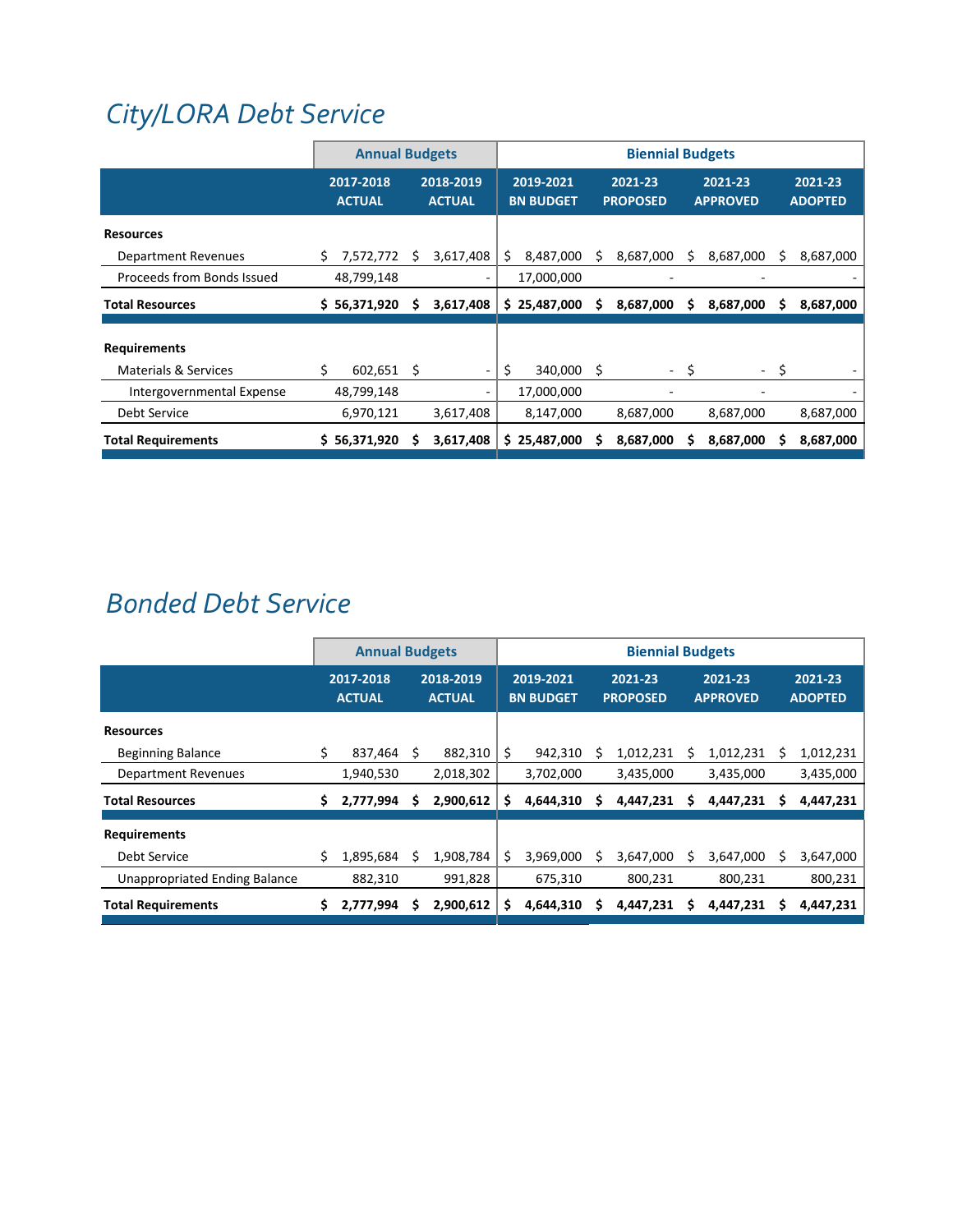| Category                                              | 2017-2018<br><b>ACTUAL</b> | 2018-2019<br><b>ACTUAL</b> | 2019-2021<br><b>BUDGET</b> | 2021-2022<br><b>Biennium-Prop</b> | 2021-2022<br>Biennium-Appr | 2021-2022<br><b>Biennium-Adopt</b> |
|-------------------------------------------------------|----------------------------|----------------------------|----------------------------|-----------------------------------|----------------------------|------------------------------------|
| Fund: 815 - CITY/LORA DEBT SERVICE FUND               |                            |                            |                            |                                   |                            |                                    |
| Department: 815 - City/LORA Debt Service - FFC Resour |                            |                            |                            |                                   |                            |                                    |
| Revenue                                               |                            |                            |                            |                                   |                            |                                    |
| Category: 305 - INTERGOVERNMENTAL                     |                            |                            |                            |                                   |                            |                                    |
| 3050 - Intergovernmental                              | 7,572,772.22               | 3,617,408.39               | 8,487,000.00               | 8,687,000.00                      | 8,687,000.00               | 8,687,000.00                       |
| Category: 305 - INTERGOVERNMENTAL Total:              | 7,572,772.22               | 3,617,408.39               | 8,487,000.00               | 8,687,000.00                      | 8,687,000.00               | 8,687,000.00                       |
| Category: 355 - OTHER FINANCING SOURCES               |                            |                            |                            |                                   |                            |                                    |
| 3550 - Other Financing Sources                        | 48,799,147.95              | 0.00                       | 17,000,000.00              | 0.00                              | 0.00                       | 0.00                               |
| Category: 355 - OTHER FINANCING SOURCES Total:        | 48,799,147.95              | 0.00                       | 17,000,000.00              | 0.00                              | 0.00                       | 0.00                               |
| <b>Revenue Total:</b>                                 | 56,371,920.17              | 3,617,408.39               | 25,487,000.00              | 8,687,000.00                      | 8,687,000.00               | 8,687,000.00                       |
| Department: 815 - City/LORA Debt Service - FFC Resour | 56,371,920.17              | 3,617,408.39               | 25,487,000.00              | 8,687,000.00                      | 8,687,000.00               | 8,687,000.00                       |
| Department: 816 - City/LORA Debt Service - FFC        |                            |                            |                            |                                   |                            |                                    |
| <b>Expense</b>                                        |                            |                            |                            |                                   |                            |                                    |
| Category: 420 - MATERIALS & SERVICES                  |                            |                            |                            |                                   |                            |                                    |
| 4390 - Miscellaneous Charges                          | 602,651.18                 | 0.00                       | 340,000.00                 | 0.00                              | 0.00                       | 0.00                               |
| 4420 - Intergovernmental Expense                      | 48,799,147.95              | 0.00                       | 17,000,000.00              | 0.00                              | 0.00                       | 0.00                               |
| Category: 420 - MATERIALS & SERVICES Total:           | 49,401,799.13              | 0.00                       | 17,340,000.00              | 0.00                              | 0.00                       | 0.00                               |
| Category: 460 - DEBT SERVICE                          |                            |                            |                            |                                   |                            |                                    |
| 4610 - Principal Payments                             | 6,500,000.00               | 1,475,000.00               | 4,006,000.00               | 3,890,000.00                      | 3,890,000.00               | 3,890,000.00                       |
| 4620 - Interest Payments                              | 470,121.04                 | 2,142,408.39               | 4,141,000.00               | 4,797,000.00                      | 4,797,000.00               | 4,797,000.00                       |
| Category: 460 - DEBT SERVICE Total:                   | 6,970,121.04               | 3,617,408.39               | 8,147,000.00               | 8,687,000.00                      | 8,687,000.00               | 8,687,000.00                       |
| <b>Expense Total:</b>                                 | 56,371,920.17              | 3,617,408.39               | 25,487,000.00              | 8,687,000.00                      | 8,687,000.00               | 8,687,000.00                       |
| Department: 816 - City/LORA Debt Service - FFC Total: | 56,371,920.17              | 3,617,408.39               | 25,487,000.00              | 8,687,000.00                      | 8,687,000.00               | 8,687,000.00                       |
| Fund: 815 - CITY/LORA DEBT SERVICE FUND Surplus (Def  | 0.00                       | 0.00                       | 0.00                       | 0.00                              | 0.00                       | 0.00                               |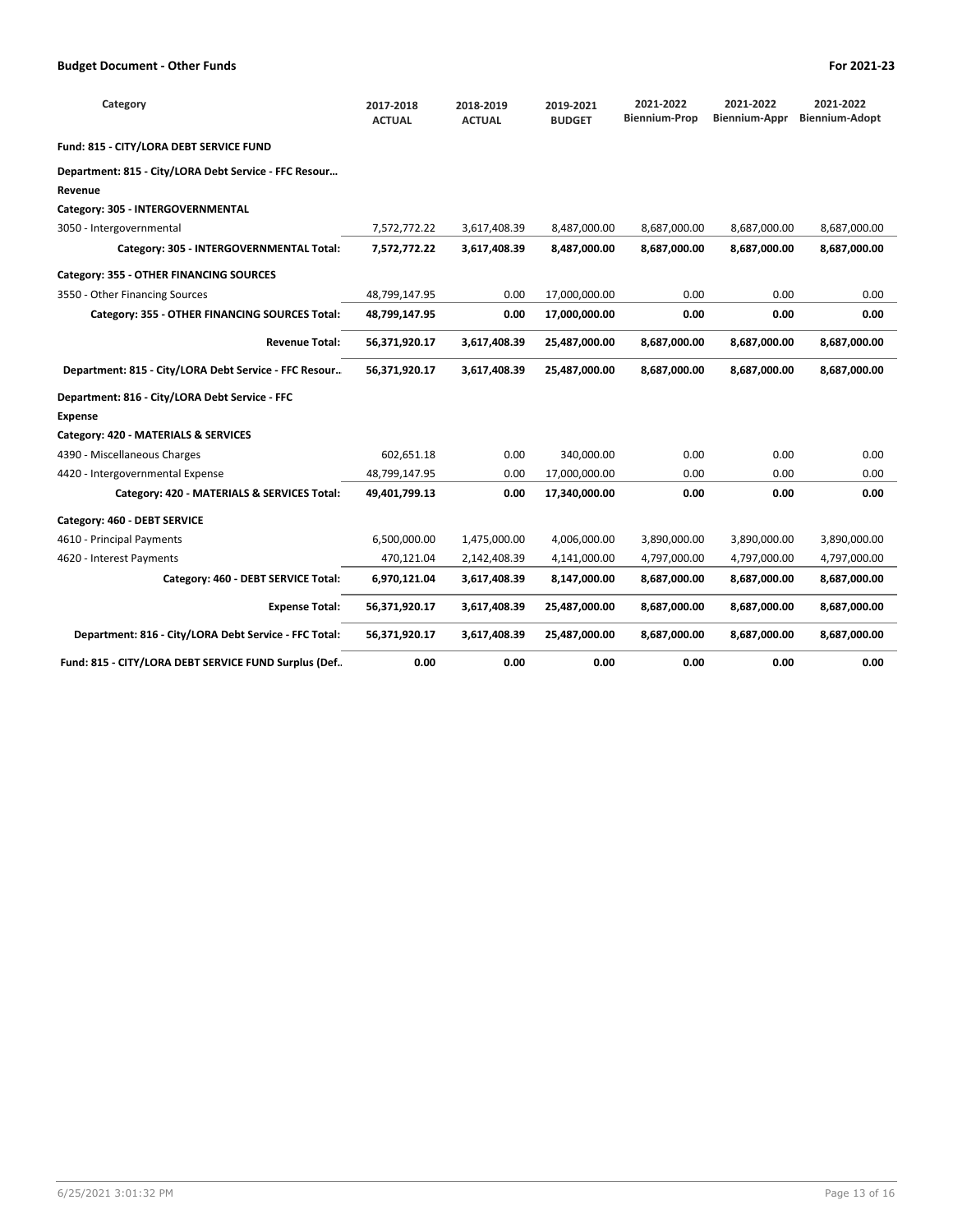| Category                                               | 2017-2018<br><b>ACTUAL</b> | 2018-2019<br><b>ACTUAL</b> | 2019-2021<br><b>BUDGET</b> | 2021-2022<br><b>Biennium-Prop</b> | 2021-2022<br><b>Biennium-Appr</b> | 2021-2022<br><b>Biennium-Adopt</b> |
|--------------------------------------------------------|----------------------------|----------------------------|----------------------------|-----------------------------------|-----------------------------------|------------------------------------|
| Fund: 810 - BONDED DEBT SERVICE FUND                   |                            |                            |                            |                                   |                                   |                                    |
| <b>Department: 810 - Bonded Debt Service Resources</b> |                            |                            |                            |                                   |                                   |                                    |
| Revenue                                                |                            |                            |                            |                                   |                                   |                                    |
| Category: 302 - BEGINNING FUND BALANCES                |                            |                            |                            |                                   |                                   |                                    |
| 3020 - Beginning Fund Balances                         | 837,463.52                 | 882,309.56                 | 942,310.00                 | 1,012,231.00                      | 1,012,231.00                      | 1,012,231.00                       |
| Category: 302 - BEGINNING FUND BALANCES Total:         | 837,463.52                 | 882,309.56                 | 942.310.00                 | 1,012,231.00                      | 1,012,231.00                      | 1,012,231.00                       |
| Category: 303 - PROPERTY TAXES                         |                            |                            |                            |                                   |                                   |                                    |
| 3030 - Property Taxes                                  | 1,922,115.49               | 1,974,089.61               | 3,652,000.00               | 3,423,000.00                      | 3,423,000.00                      | 3,423,000.00                       |
| Category: 303 - PROPERTY TAXES Total:                  | 1,922,115.49               | 1,974,089.61               | 3,652,000.00               | 3,423,000.00                      | 3,423,000.00                      | 3,423,000.00                       |
| Category: 310 - MISCELLANEOUS REVENUES                 |                            |                            |                            |                                   |                                   |                                    |
| 3100 - Miscellaneous Revenues                          | 18,414.31                  | 44,212.35                  | 50,000.00                  | 12,000.00                         | 12,000.00                         | 12,000.00                          |
| Category: 310 - MISCELLANEOUS REVENUES Total:          | 18,414.31                  | 44,212.35                  | 50,000.00                  | 12,000.00                         | 12,000.00                         | 12,000.00                          |
| <b>Revenue Total:</b>                                  | 2,777,993.32               | 2,900,611.52               | 4,644,310.00               | 4,447,231.00                      | 4,447,231.00                      | 4,447,231.00                       |
| Department: 810 - Bonded Debt Service Resources Total: | 2,777,993.32               | 2,900,611.52               | 4,644,310.00               | 4,447,231.00                      | 4,447,231.00                      | 4,447,231.00                       |
| Department: 811 - Bonded Debt Service                  |                            |                            |                            |                                   |                                   |                                    |
| <b>Expense</b>                                         |                            |                            |                            |                                   |                                   |                                    |
| Category: 460 - DEBT SERVICE                           |                            |                            |                            |                                   |                                   |                                    |
| 4610 - Principal Payments                              | 1,605,000.00               | 1,660,000.00               | 1,975,000.00               | 1,940,000.00                      | 1,940,000.00                      | 1,940,000.00                       |
| 4620 - Interest Payments                               | 290,683.76                 | 248,783.76                 | 1,994,000.00               | 1,707,000.00                      | 1,707,000.00                      | 1,707,000.00                       |
| Category: 460 - DEBT SERVICE Total:                    | 1,895,683.76               | 1,908,783.76               | 3,969,000.00               | 3,647,000.00                      | 3,647,000.00                      | 3,647,000.00                       |
| Category: 498 - ENDING FUND BALANCE                    |                            |                            |                            |                                   |                                   |                                    |
| 4980 - Unappropriated Ending Fund Balance              | 0.00                       | 0.00                       | 675,310.00                 | 800,231.00                        | 800,231.00                        | 800,231.00                         |
| Category: 498 - ENDING FUND BALANCE Total:             | 0.00                       | 0.00                       | 675,310.00                 | 800,231.00                        | 800,231.00                        | 800,231.00                         |
| <b>Expense Total:</b>                                  | 1,895,683.76               | 1,908,783.76               | 4,644,310.00               | 4,447,231.00                      | 4,447,231.00                      | 4,447,231.00                       |
| Department: 811 - Bonded Debt Service Total:           | 1,895,683.76               | 1,908,783.76               | 4,644,310.00               | 4,447,231.00                      | 4,447,231.00                      | 4,447,231.00                       |
| Fund: 810 - BONDED DEBT SERVICE FUND Surplus (Defici   | 882,309.56                 | 991,827.76                 | 0.00                       | 0.00                              | 0.00                              | 0.00                               |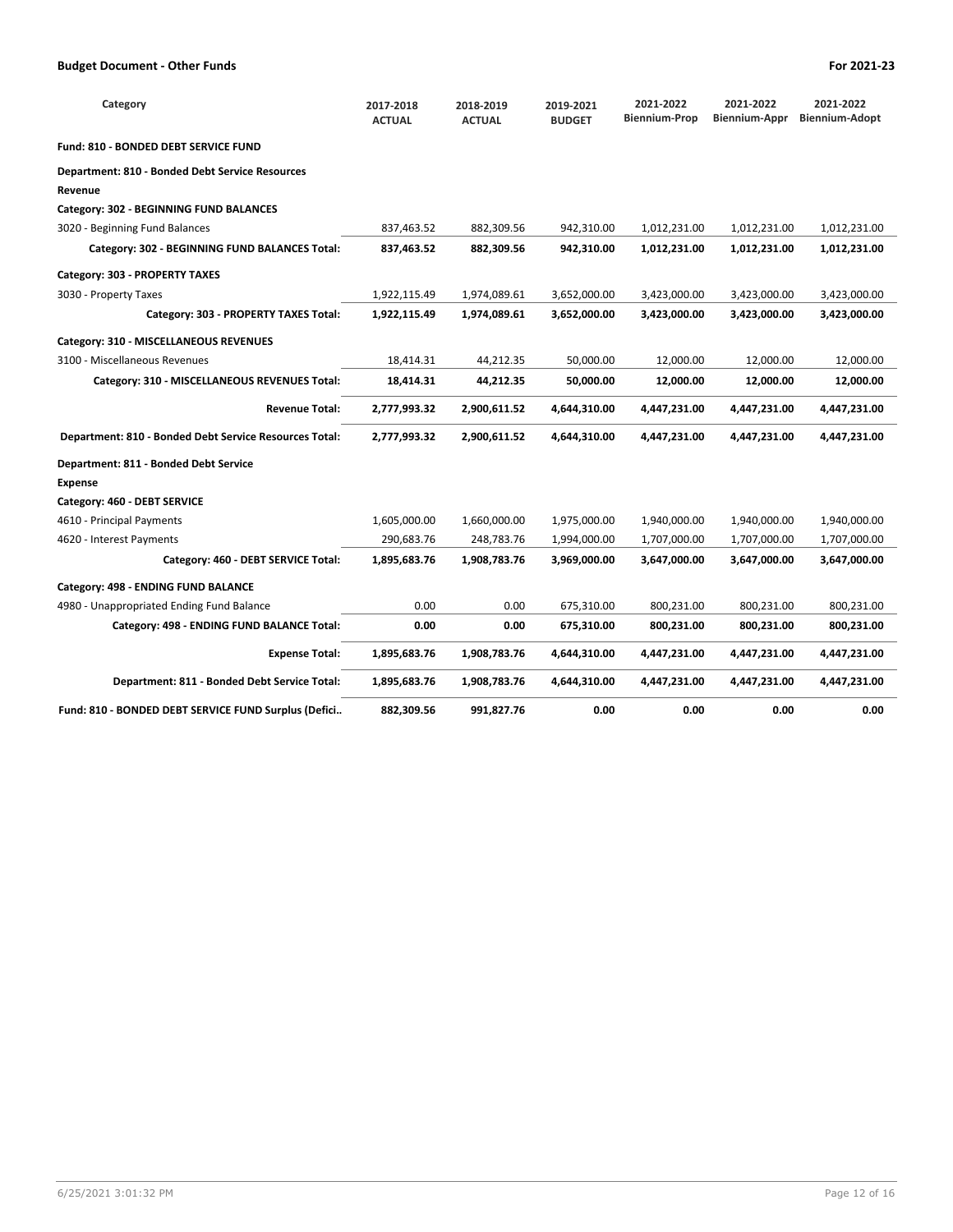## *[Building](http://www.ci.oswego.or.us/building/building-frequently-asked-questions)*

|                                      | <b>Annual Budgets</b>      |    |                            |    |                               |    | <b>Biennial Budgets</b>    |    |                            |   |                           |
|--------------------------------------|----------------------------|----|----------------------------|----|-------------------------------|----|----------------------------|----|----------------------------|---|---------------------------|
|                                      | 2017-2018<br><b>ACTUAL</b> |    | 2018-2019<br><b>ACTUAL</b> |    | 2019-2021<br><b>BN BUDGET</b> |    | 2021-23<br><b>PROPOSED</b> |    | 2021-23<br><b>APPROVED</b> |   | 2021-23<br><b>ADOPTED</b> |
| <b>Resources</b>                     |                            |    |                            |    |                               |    |                            |    |                            |   |                           |
| <b>Beginning Balance</b>             | \$<br>3,495,771            | Ś. | 3,956,456                  | \$ | 4,469,456                     | Ś  | 4,865,930                  | S  | 4,865,930                  | S | 4,865,930                 |
| <b>Department Revenues</b>           | 2,474,109                  |    | 2,759,257                  |    | 5,398,000                     |    | 5,587,000                  |    | 5,587,000                  |   | 5,587,000                 |
| Proceeds Sale of Capital Assets      | 5,327                      |    |                            |    |                               |    | 10,000                     |    | 10,000                     |   | 10,000                    |
| <b>Total Resources</b>               | \$<br>5,975,207            | Š. | 6,715,713                  | Ś. | 9,867,456                     | Ś  | 10,462,930                 |    | \$10,462,930               |   | \$10,462,930              |
|                                      |                            |    |                            |    |                               |    |                            |    |                            |   |                           |
| <b>Requirements</b>                  |                            |    |                            |    |                               |    |                            |    |                            |   |                           |
| <b>Personnel Services</b>            | \$<br>962,062              | Ś. | 1,187,779                  | Ŝ. | 2,639,000                     | Ŝ. | 2,640,000                  | Ŝ. | 2,640,000                  | S | 2,640,000                 |
| <b>Materials &amp; Services</b>      | 791,527                    |    | 751,121                    |    | 1,956,000                     |    | 2,307,000                  |    | 2,307,000                  |   | 2,307,000                 |
| <b>Internal Fees for Services</b>    | 241,000                    |    | 249,000                    |    | 477,000                       |    | 603,000                    |    | 603,000                    |   | 603,000                   |
| Capital Outlay                       | 24,162                     |    |                            |    |                               |    | 90,000                     |    | 90,000                     |   | 90,000                    |
| Contingency                          |                            |    |                            |    | 545,000                       |    | 545,000                    |    | 545,000                    |   | 545,000                   |
| <b>Unappropriated Ending Balance</b> | 3,956,456                  |    | 4,527,813                  |    | 4,250,456                     |    | 4,277,930                  |    | 4,277,930                  |   | 4,277,930                 |
| <b>Total Requirements</b>            | \$<br>5,975,207            | S  | 6,715,713                  | S. | 9,867,456                     | S  | 10,462,930                 |    | \$10,462,930               |   | \$10,462,930              |
| <b>FTE</b>                           | 9.1                        |    | 9.1                        |    | 9.1                           |    | 9.1                        |    | 9.1                        |   | 9.1                       |

| <b>Key Performance Indicators</b>   | 2017-18       | 2018-19     | 2019-20       | 2020-21 EST   |
|-------------------------------------|---------------|-------------|---------------|---------------|
| New Single Family Homes             | 79            | 60          | 59            | 60            |
| <b>Total Residential Permits</b>    | 3,220         | 3.179       | 2.767         | 2,011         |
| <b>Residential Permit Valuation</b> | \$65,545,999  | 47,533,961  | \$39,559,201  | \$40,642,839  |
| New Commercial Buildings            | 4             |             | 6             | 8             |
| <b>Total Commercial Permits</b>     | 1,085         | 1.077       | 1.161         | 1,000         |
| <b>Commercial Permit Valuation</b>  | \$193,116,706 | 123,819,482 | \$159,694,323 | \$140,000,000 |

### **Budget Notes**

- Department revenue includes building permit and plan check fees and pass through amounts for State, School District and Metro excise taxes.
- Per state law, Building Division revenue is a dedicated fund to support building permit, plan review, inspection services and expenses.

#### **Adopted 2021‐23**

- Revenue estimates Include these projects: Marylhurst commons, North Anchor, Golf Course Facilities, 16 unit townhouse, 23 unit townhouse, Shorenstein Multi Family project.
- Materials & Services includes Third party backup services.
- Capital Outlay includes the replacement of two fleet vehicles in FY 21/22 and one in FY 22/23.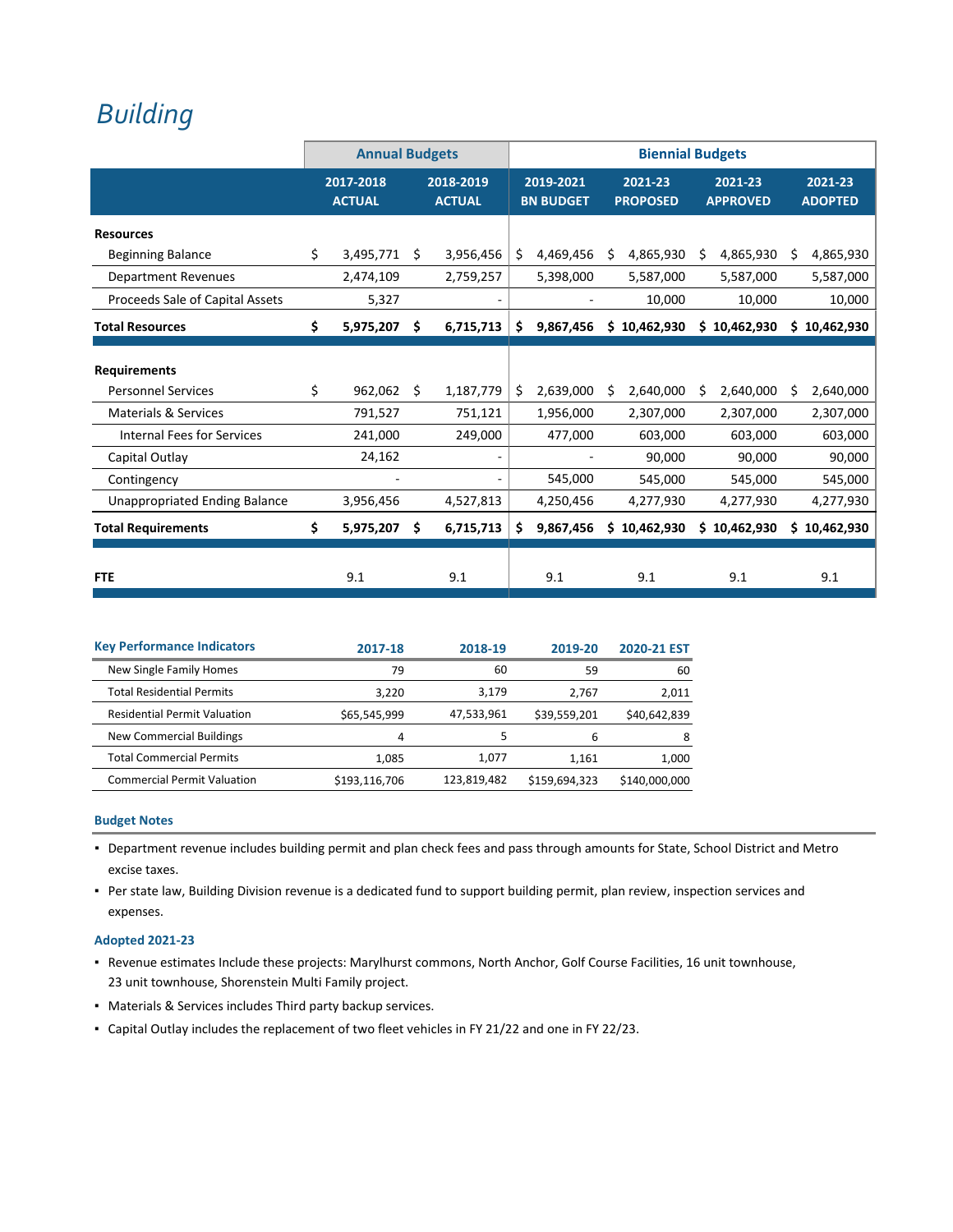| Category                      | 2017-2018<br><b>ACTUAL</b> | 2018-2019<br><b>ACTUAL</b> | 2019-2021<br><b>BUDGET</b> | 2021-2022<br>Biennium-Prop | 2021-2022<br><b>Biennium-Appr</b> | 2021-2022<br><b>Biennium-Adopt</b> |
|-------------------------------|----------------------------|----------------------------|----------------------------|----------------------------|-----------------------------------|------------------------------------|
| ) - BUILDING FUND             |                            |                            |                            |                            |                                   |                                    |
| ent: 320 - Building Resources |                            |                            |                            |                            |                                   |                                    |
|                               |                            |                            |                            |                            |                                   |                                    |

## **Department: 320 - Building Resources**

**Fund: 320 - BUILDING FUND**

## **Revenue**

### **Category: 302 - BEGINNING FUND BALANCES**

| 3020 - Beginning Fund Balances                       | 3,495,771.35 | 3,956,455.69 | 4,469,456.00 | 4,865,930.00  | 4,865,930.00  | 4,865,930.00  |
|------------------------------------------------------|--------------|--------------|--------------|---------------|---------------|---------------|
| Category: 302 - BEGINNING FUND BALANCES Total:       | 3,495,771.35 | 3,956,455.69 | 4,469,456.00 | 4,865,930.00  | 4,865,930.00  | 4,865,930.00  |
| Category: 306 - LICENSES AND FEES                    |              |              |              |               |               |               |
| 3060 - Licenses and Fees                             | 2,440,871.40 | 2,632,464.51 | 5,265,000.00 | 5,451,000.00  | 5,451,000.00  | 5,451,000.00  |
| Category: 306 - LICENSES AND FEES Total:             | 2,440,871.40 | 2,632,464.51 | 5,265,000.00 | 5,451,000.00  | 5,451,000.00  | 5,451,000.00  |
| Category: 310 - MISCELLANEOUS REVENUES               |              |              |              |               |               |               |
| 3100 - Miscellaneous Revenues                        | 33,237.67    | 126,792.77   | 133,000.00   | 136,000.00    | 136,000.00    | 136,000.00    |
| Category: 310 - MISCELLANEOUS REVENUES Total:        | 33,237.67    | 126,792.77   | 133,000.00   | 136,000.00    | 136,000.00    | 136,000.00    |
| Category: 344 - PROCEEDS SALE OF CAPITAL ASSETS      |              |              |              |               |               |               |
| 3440 - Proceeds from Sale of Capital Assets          | 5,326.60     | 0.00         | 0.00         | 10,000.00     | 10,000.00     | 10,000.00     |
| Category: 344 - PROCEEDS SALE OF CAPITAL ASSETS Tota | 5,326.60     | 0.00         | 0.00         | 10,000.00     | 10,000.00     | 10,000.00     |
| <b>Revenue Total:</b>                                | 5,975,207.02 | 6,715,712.97 | 9,867,456.00 | 10,462,930.00 | 10,462,930.00 | 10,462,930.00 |
| Department: 320 - Building Resources Total:          | 5,975,207.02 | 6,715,712.97 | 9,867,456.00 | 10,462,930.00 | 10,462,930.00 | 10,462,930.00 |
| <b>Department: 322 - Building Requirements</b>       |              |              |              |               |               |               |
| <b>Expense</b>                                       |              |              |              |               |               |               |
| Category: 410 - PERSONNEL SERVICES                   |              |              |              |               |               |               |
| 4111 - Full-time Salaries                            | 463,333.32   | 619,280.38   | 1,382,000.00 | 1,403,000.00  | 1,403,000.00  | 1,403,000.00  |
| 4112 - Part-time salaries                            | 159,323.36   | 97,795.06    | 175,000.00   | 178,000.00    | 178,000.00    | 178,000.00    |
| 4113 - Overtime Salaries                             | 5,313.81     | 15,891.77    | 12,000.00    | 12,000.00     | 12,000.00     | 12,000.00     |
| 4114 - Special Pay                                   | 7,959.81     | 23,677.22    | 16,000.00    | 18,000.00     | 18,000.00     | 18,000.00     |
| 4121 - Payroll Taxes                                 | 53,815.49    | 64,031.07    | 134,000.00   | 137,000.00    | 137,000.00    | 137,000.00    |
| 4122 - PERS                                          | 120,844.70   | 172,989.49   | 454,000.00   | 463,000.00    | 463,000.00    | 463,000.00    |
| 4123 - Health Insurance                              | 140,404.19   | 181,582.51   | 417,000.00   | 380,000.00    | 380,000.00    | 380,000.00    |
| 4124 - Other Benefits                                | 11,067.35    | 12,531.14    | 49,000.00    | 49,000.00     | 49,000.00     | 49,000.00     |
| Category: 410 - PERSONNEL SERVICES Total:            | 962,062.03   | 1,187,778.64 | 2,639,000.00 | 2,640,000.00  | 2,640,000.00  | 2,640,000.00  |
| Category: 420 - MATERIALS & SERVICES                 |              |              |              |               |               |               |
| 4210 - General Office Supplies                       | 1,664.59     | 2,095.71     | 6,000.00     | 6,000.00      | 6,000.00      | 6,000.00      |
| 4220 - Printing, Binding and Postage                 | 700.81       | 264.38       | 4,000.00     | 4,000.00      | 4,000.00      | 4,000.00      |
| 4270 - Uniforms and Safety Materials                 | 268.99       | 1,787.91     | 8,000.00     | 8,000.00      | 8,000.00      | 8,000.00      |
| 4280 - Small Tools and Supplies                      | 269.19       | 195.52       | 4,000.00     | 4,000.00      | 4,000.00      | 4,000.00      |
| 4290 - Other Materials and Supplies                  | 7,302.71     | 4,922.89     | 12,000.00    | 22,000.00     | 22,000.00     | 22,000.00     |
| 4310 - Professional & Technical Svcs                 | 80,481.93    | 154,988.02   | 260,000.00   | 300,000.00    | 300,000.00    | 300,000.00    |
| 4320 - Development and Training                      | 9,389.15     | 9,538.83     | 20,000.00    | 20,000.00     | 20,000.00     | 20,000.00     |
| 4330 - Mandated Requirements                         | 680,046.42   | 557,777.23   | 1,603,000.00 | 1,888,000.00  | 1,888,000.00  | 1,888,000.00  |
| 4350 - Other Purchased Services                      | 4,439.06     | 4,866.53     | 10,000.00    | 27,000.00     | 27,000.00     | 27,000.00     |
| 4370 - Repairs and Maintenance                       | 6,610.27     | 13,815.74    | 23,000.00    | 22,000.00     | 22,000.00     | 22,000.00     |
| 4380 - Internal Fees for Service                     | 241,000.00   | 249,000.00   | 477,000.00   | 603,000.00    | 603,000.00    | 603,000.00    |
| 4390 - Miscellaneous Charges                         | 353.59       | 868.91       | 6,000.00     | 6,000.00      | 6,000.00      | 6,000.00      |
| Category: 420 - MATERIALS & SERVICES Total:          | 1,032,526.71 | 1,000,121.67 | 2,433,000.00 | 2,910,000.00  | 2,910,000.00  | 2,910,000.00  |
| Category: 480 - CAPITAL OUTLAY                       |              |              |              |               |               |               |
| 4850 - Vehicles & Equipment                          | 24,162.59    | 0.00         | 0.00         | 90,000.00     | 90,000.00     | 90,000.00     |
| Category: 480 - CAPITAL OUTLAY Total:                | 24,162.59    | 0.00         | 0.00         | 90,000.00     | 90,000.00     | 90,000.00     |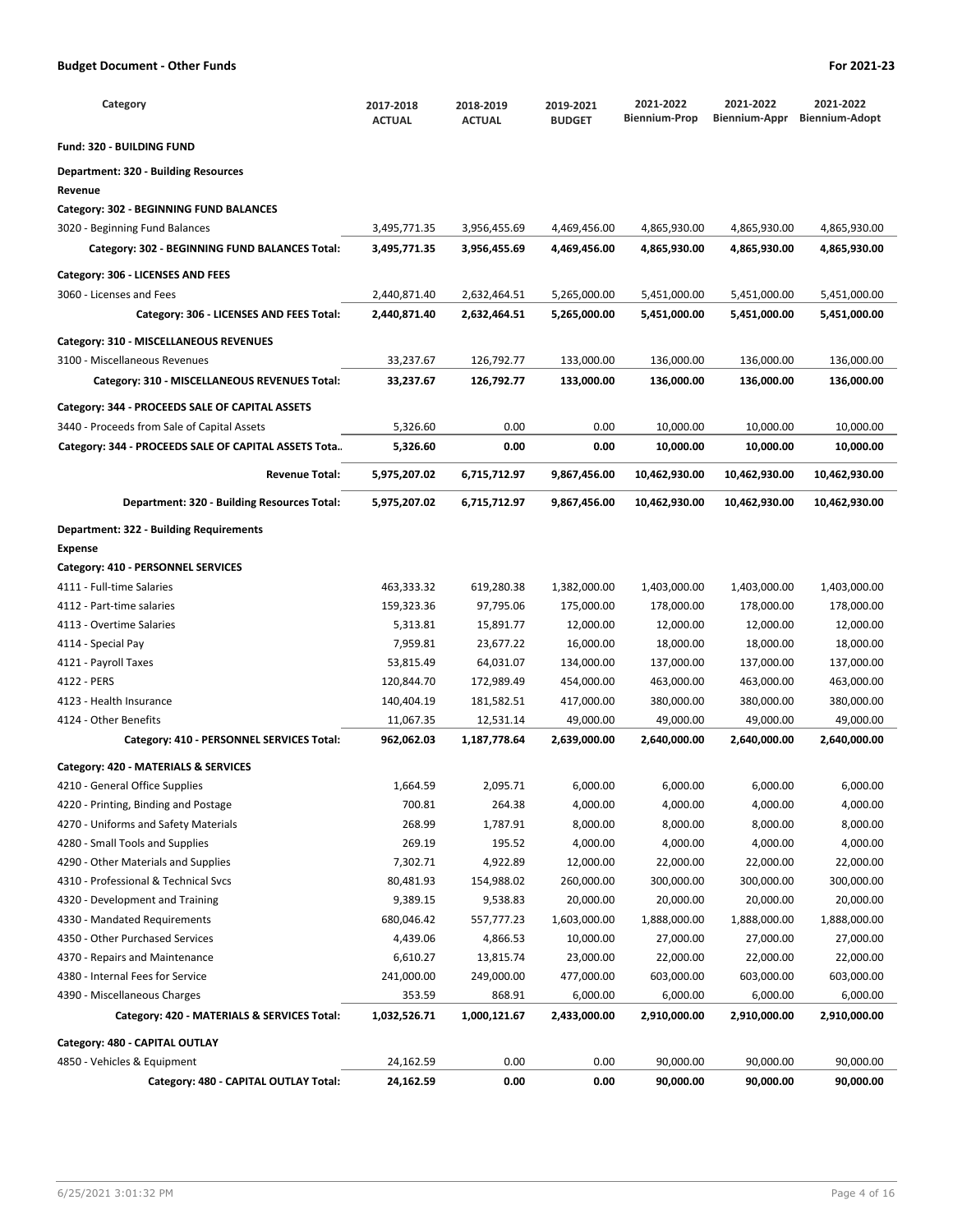| Category                                       | 2017-2018<br><b>ACTUAL</b> | 2018-2019<br><b>ACTUAL</b> | 2019-2021<br><b>BUDGET</b> | 2021-2022<br><b>Biennium-Prop</b> | 2021-2022<br><b>Biennium-Appr</b> | 2021-2022<br>Biennium-Adopt |
|------------------------------------------------|----------------------------|----------------------------|----------------------------|-----------------------------------|-----------------------------------|-----------------------------|
| Category: 490 - CONTINGENCY                    |                            |                            |                            |                                   |                                   |                             |
| 4900 - Contingency                             | 0.00                       | 0.00                       | 545,000.00                 | 545.000.00                        | 545.000.00                        | 545,000.00                  |
| Category: 490 - CONTINGENCY Total:             | 0.00                       | 0.00                       | 545,000.00                 | 545,000.00                        | 545,000.00                        | 545,000.00                  |
| Category: 498 - ENDING FUND BALANCE            |                            |                            |                            |                                   |                                   |                             |
| 4980 - Unappropriated Ending Fund Balance      | 0.00                       | 0.00                       | 4,250,456.00               | 4,277,930.00                      | 4,277,930.00                      | 4,277,930.00                |
| Category: 498 - ENDING FUND BALANCE Total:     | 0.00                       | 0.00                       | 4,250,456.00               | 4,277,930.00                      | 4,277,930.00                      | 4,277,930.00                |
| <b>Expense Total:</b>                          | 2,018,751.33               | 2,187,900.31               | 9,867,456.00               | 10,462,930.00                     | 10,462,930.00                     | 10,462,930.00               |
| Department: 322 - Building Requirements Total: | 2,018,751.33               | 2,187,900.31               | 9,867,456.00               | 10,462,930.00                     | 10,462,930.00                     | 10,462,930.00               |
| Fund: 320 - BUILDING FUND Surplus (Deficit):   | 3,956,455.69               | 4,527,812.66               | 0.00                       | 0.00                              | 0.00                              | 0.00                        |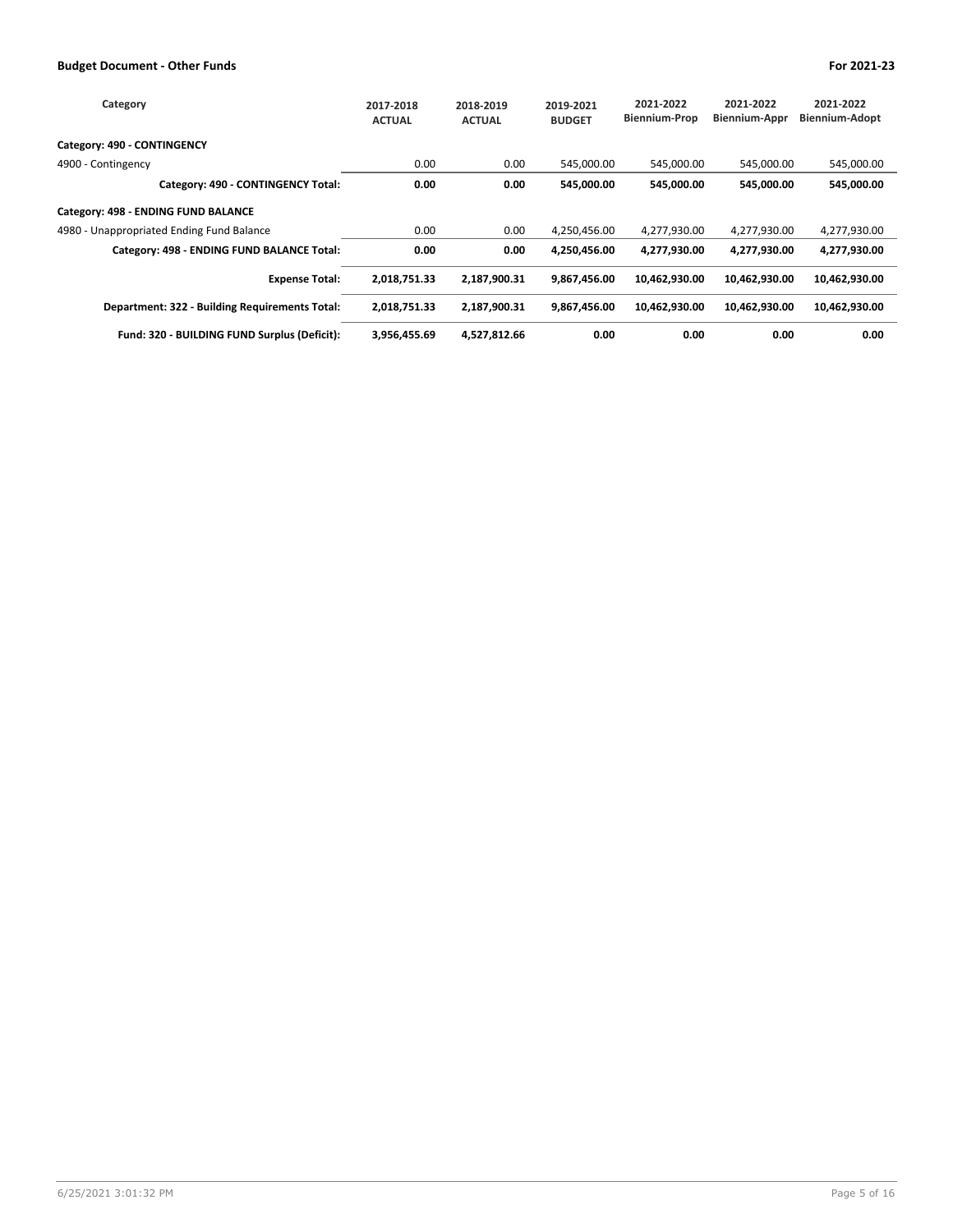# *Tennis [Facility](http://www.ci.oswego.or.us/parksrec/indoor-tennis-center)*

|                                      |    | <b>Annual Budgets</b>      |                            |           | <b>Biennial Budgets</b> |                               |    |                            |      |                            |     |                           |
|--------------------------------------|----|----------------------------|----------------------------|-----------|-------------------------|-------------------------------|----|----------------------------|------|----------------------------|-----|---------------------------|
|                                      |    | 2017-2018<br><b>ACTUAL</b> | 2018-2019<br><b>ACTUAL</b> |           |                         | 2019-2021<br><b>BN BUDGET</b> |    | 2021-23<br><b>PROPOSED</b> |      | 2021-23<br><b>APPROVED</b> |     | 2021-23<br><b>ADOPTED</b> |
| <b>Resources</b>                     |    |                            |                            |           |                         |                               |    |                            |      |                            |     |                           |
| <b>Beginning Balance</b>             | Ś. | 693,829                    | Ŝ.                         | 760,667   | Ś.                      | 813,667                       | Ś. | 386,708                    | - Ś  | 386,708                    | - Ś | 386,708                   |
| <b>Department Revenues</b>           |    | 482,134                    |                            | 483,816   |                         | 958,000                       |    | 958,000                    |      | 958,000                    |     | 958,000                   |
| <b>Total Resources</b>               | \$ | 1,175,963                  | S                          | 1,244,483 | \$                      | 1,771,667                     | s  | 1,344,708                  | S.   | 1,344,708                  | S.  | 1,344,708                 |
| <b>Requirements</b>                  |    |                            |                            |           |                         |                               |    |                            |      |                            |     |                           |
| <b>Personnel Services</b>            | \$ | 239,600                    | Ś.                         | 242,076   | Ś.                      | 465,000                       | Ŝ. | 472,000                    | - \$ | 472,000                    | S.  | 472,000                   |
| <b>Materials &amp; Services</b>      |    | 80,696                     |                            | 123,698   |                         | 200,000                       |    | 200,000                    |      | 200,000                    |     | 200,000                   |
| <b>Internal Fees for Services</b>    |    | 95,000                     |                            | 96,000    |                         | 261,000                       |    | 371,000                    |      | 371,000                    |     | 371,000                   |
| Contingency                          |    |                            |                            |           |                         | 49,000                        |    | 301,708                    |      | 301,708                    |     | 301,708                   |
| Reserve for Future Expenditure       |    |                            |                            |           |                         | 796,667                       |    |                            |      |                            |     |                           |
| <b>Unappropriated Ending Balance</b> |    | 760,667                    |                            | 782,709   |                         |                               |    |                            |      |                            |     |                           |
| <b>Total Requirements</b>            | Ś. | 1,175,963                  | s                          | 1,244,483 | Ś.                      | 1,771,667                     |    | 1,344,708                  |      | 1,344,708                  |     | 1,344,708                 |
| <b>FTE</b>                           |    | 3.1                        |                            | 3.1       |                         | 3.1                           |    | 3.1                        |      | 3.1                        |     | 3.1                       |

| <b>Key Performance Indicators</b> | 2017-18 | 2018-19 | 2019-20 | 2020-21 EST |
|-----------------------------------|---------|---------|---------|-------------|
| Tennis Center Cost Recovery       | 116%    | 105%    | 74%     | 75%         |

## **Budget Notes**

■ FY 20-21 The Tennis Center was closed for COVID from March 15-June 5 and reopened for limited use.

▪ FY 21‐22 The Tennis Center will be closed for approximately 9‐12 months for the rehabilitation project.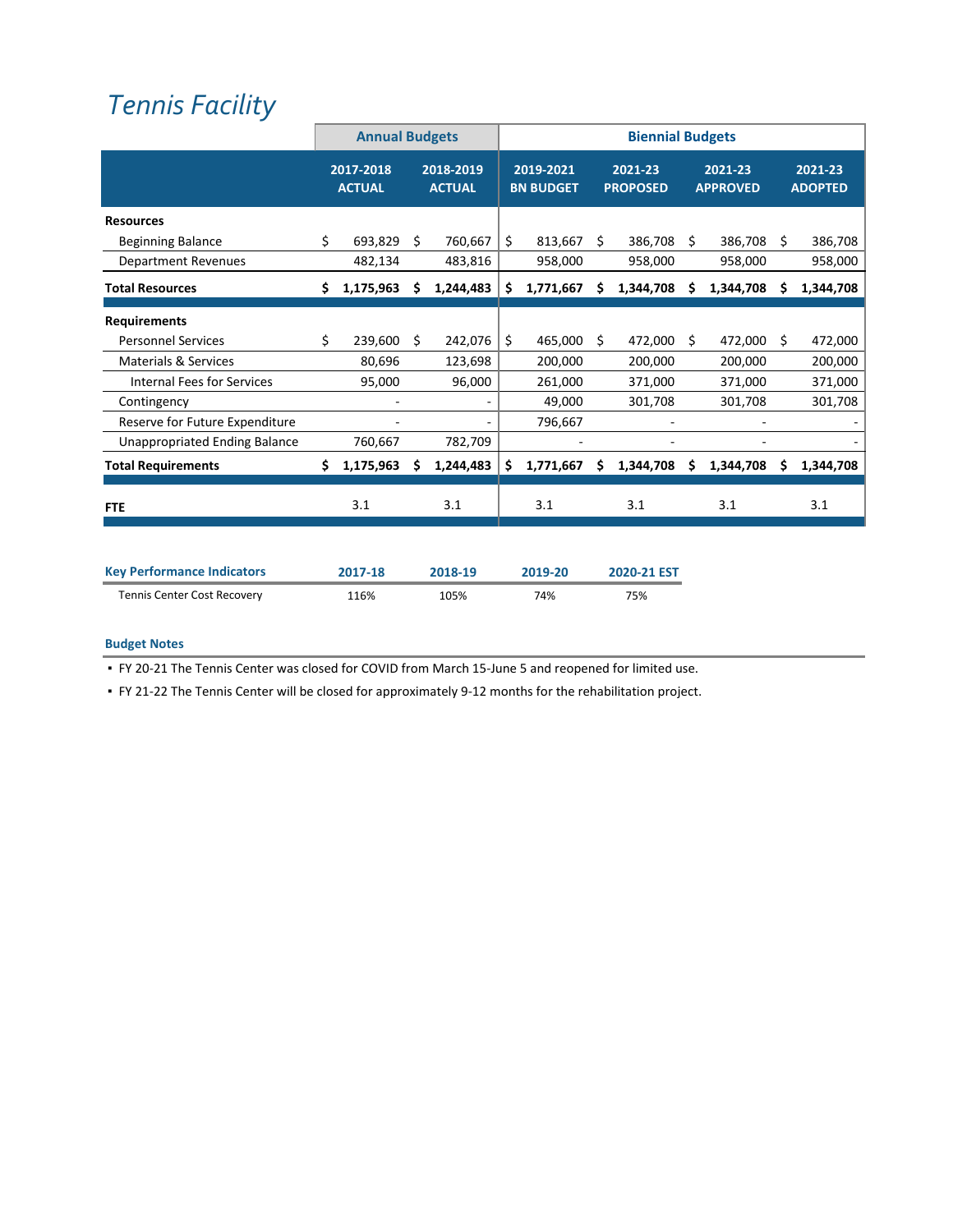| Category                                       | 2017-2018<br><b>ACTUAL</b> | 2018-2019<br><b>ACTUAL</b> | 2019-2021<br><b>BUDGET</b> | 2021-2022<br><b>Biennium-Prop</b> | 2021-2022<br>Biennium-Appr | 2021-2022<br><b>Biennium-Adopt</b> |
|------------------------------------------------|----------------------------|----------------------------|----------------------------|-----------------------------------|----------------------------|------------------------------------|
| <b>Fund: 560 - TENNIS FACILITY FUND</b>        |                            |                            |                            |                                   |                            |                                    |
| Department: 560 - Tennis Resources             |                            |                            |                            |                                   |                            |                                    |
| Revenue                                        |                            |                            |                            |                                   |                            |                                    |
| Category: 302 - BEGINNING FUND BALANCES        |                            |                            |                            |                                   |                            |                                    |
| 3020 - Beginning Fund Balances                 | 693,828.56                 | 760,666.98                 | 813,667.00                 | 386,708.00                        | 386,708.00                 | 386,708.00                         |
| Category: 302 - BEGINNING FUND BALANCES Total: | 693,828.56                 | 760,666.98                 | 813,667.00                 | 386,708.00                        | 386,708.00                 | 386,708.00                         |
| Category: 305 - INTERGOVERNMENTAL              |                            |                            |                            |                                   |                            |                                    |
| 3050 - Intergovernmental                       | 0.00                       | 0.00                       | 0.00                       | 0.00                              | 0.00                       | 0.00                               |
| Category: 305 - INTERGOVERNMENTAL Total:       | 0.00                       | 0.00                       | 0.00                       | 0.00                              | 0.00                       | 0.00                               |
|                                                |                            |                            |                            |                                   |                            |                                    |
| Category: 306 - LICENSES AND FEES              |                            |                            |                            |                                   |                            |                                    |
| 3060 - Licenses and Fees                       | 2,089.50                   | 1,998.21                   | 4,000.00                   | 4,000.00                          | 4,000.00                   | 4,000.00                           |
| Category: 306 - LICENSES AND FEES Total:       | 2,089.50                   | 1,998.21                   | 4,000.00                   | 4,000.00                          | 4,000.00                   | 4,000.00                           |
| Category: 308 - SALES AND SERVICES             |                            |                            |                            |                                   |                            |                                    |
| 3080 - Sales and Services                      | 471,616.07                 | 454,591.68                 | 938,000.00                 | 938,000.00                        | 938,000.00                 | 938,000.00                         |
| Category: 308 - SALES AND SERVICES Total:      | 471,616.07                 | 454,591.68                 | 938,000.00                 | 938,000.00                        | 938,000.00                 | 938,000.00                         |
|                                                |                            |                            |                            |                                   |                            |                                    |
| Category: 310 - MISCELLANEOUS REVENUES         |                            |                            |                            |                                   |                            |                                    |
| 3100 - Miscellaneous Revenues                  | 8,429.05                   | 27,226.60                  | 16,000.00                  | 16,000.00                         | 16,000.00                  | 16,000.00                          |
| Category: 310 - MISCELLANEOUS REVENUES Total:  | 8,429.05                   | 27,226.60                  | 16,000.00                  | 16,000.00                         | 16,000.00                  | 16,000.00                          |
| <b>Revenue Total:</b>                          | 1,175,963.18               | 1,244,483.47               | 1,771,667.00               | 1,344,708.00                      | 1,344,708.00               | 1,344,708.00                       |
| Department: 560 - Tennis Resources Total:      | 1,175,963.18               | 1,244,483.47               | 1,771,667.00               | 1,344,708.00                      | 1,344,708.00               | 1,344,708.00                       |
| <b>Department: 561 - Tennis Requirements</b>   |                            |                            |                            |                                   |                            |                                    |
| <b>Expense</b>                                 |                            |                            |                            |                                   |                            |                                    |
| Category: 410 - PERSONNEL SERVICES             |                            |                            |                            |                                   |                            |                                    |
| 4111 - Full-time Salaries                      | 62,880.72                  | 65,397.60                  | 138,000.00                 | 145,000.00                        | 145,000.00                 | 145,000.00                         |
| 4112 - Part-time salaries                      | 110,433.09                 | 106,881.09                 | 183,000.00                 | 183,000.00                        | 183,000.00                 | 183,000.00                         |
| 4113 - Overtime Salaries                       | 657.50                     | 0.00                       | 4,000.00                   | 4,000.00                          | 4,000.00                   | 4,000.00                           |
| 4114 - Special Pay                             | 0.00                       | 2,515.20                   | 0.00                       | 0.00                              | 0.00                       | 0.00                               |
| 4121 - Payroll Taxes                           | 14,858.71                  | 14,934.05                  | 28,000.00                  | 29,000.00                         | 29,000.00                  | 29,000.00                          |
| 4122 - PERS                                    | 27,131.40                  | 29,921.88                  | 60,000.00                  | 64,000.00                         | 64,000.00                  | 64,000.00                          |
| 4123 - Health Insurance                        | 22,131.40                  | 21,022.63                  | 48,000.00                  | 43,000.00                         | 43,000.00                  | 43,000.00                          |
| 4124 - Other Benefits                          | 1,507.48                   | 1,403.55                   | 4,000.00                   | 4,000.00                          | 4,000.00                   | 4,000.00                           |
| Category: 410 - PERSONNEL SERVICES Total:      | 239,600.30                 | 242,076.00                 | 465,000.00                 | 472,000.00                        | 472,000.00                 | 472,000.00                         |
| Category: 420 - MATERIALS & SERVICES           |                            |                            |                            |                                   |                            |                                    |
| 4210 - General Office Supplies                 | 2,344.06                   | 887.51                     | 4,000.00                   | 4,000.00                          | 4,000.00                   | 4,000.00                           |
| 4220 - Printing, Binding and Postage           | 0.00                       | 0.00                       | 0.00                       | 0.00                              | 0.00                       | 0.00                               |
| 4280 - Small Tools and Supplies                | 17,639.11                  | 16,800.75                  | 20,000.00                  | 20,000.00                         | 20,000.00                  | 20,000.00                          |
| 4310 - Professional & Technical Svcs           | 4,769.46                   | 916.64                     | 42,000.00                  | 42,000.00                         | 42,000.00                  | 42,000.00                          |
| 4320 - Development and Training                | 5,145.60                   | 2,916.13                   | 10,000.00                  | 10,000.00                         | 10,000.00                  | 10,000.00                          |
| 4350 - Other Purchased Services                | 0.00                       | 0.00                       | 2,000.00                   | 2,000.00                          | 2,000.00                   | 2,000.00                           |
| 4370 - Repairs and Maintenance                 | 50,098.18                  | 101,644.59                 | 118,000.00                 | 118,000.00                        | 118,000.00                 | 118,000.00                         |
| 4380 - Internal Fees for Service               | 95,000.00                  | 96,000.00                  | 261,000.00                 | 371,000.00                        | 371,000.00                 | 371,000.00                         |
| 4390 - Miscellaneous Charges                   | 699.49                     | 532.76                     | 4,000.00                   | 4,000.00                          | 4,000.00                   | 4,000.00                           |
| Category: 420 - MATERIALS & SERVICES Total:    | 175,695.90                 | 219,698.38                 | 461,000.00                 | 571,000.00                        | 571,000.00                 | 571,000.00                         |
| Category: 480 - CAPITAL OUTLAY                 |                            |                            |                            |                                   |                            |                                    |
|                                                |                            |                            |                            |                                   |                            |                                    |
| 4810 - Capital and Improvements                | 0.00                       | 0.00                       | 200,000.00                 | 0.00                              | 0.00                       | 0.00                               |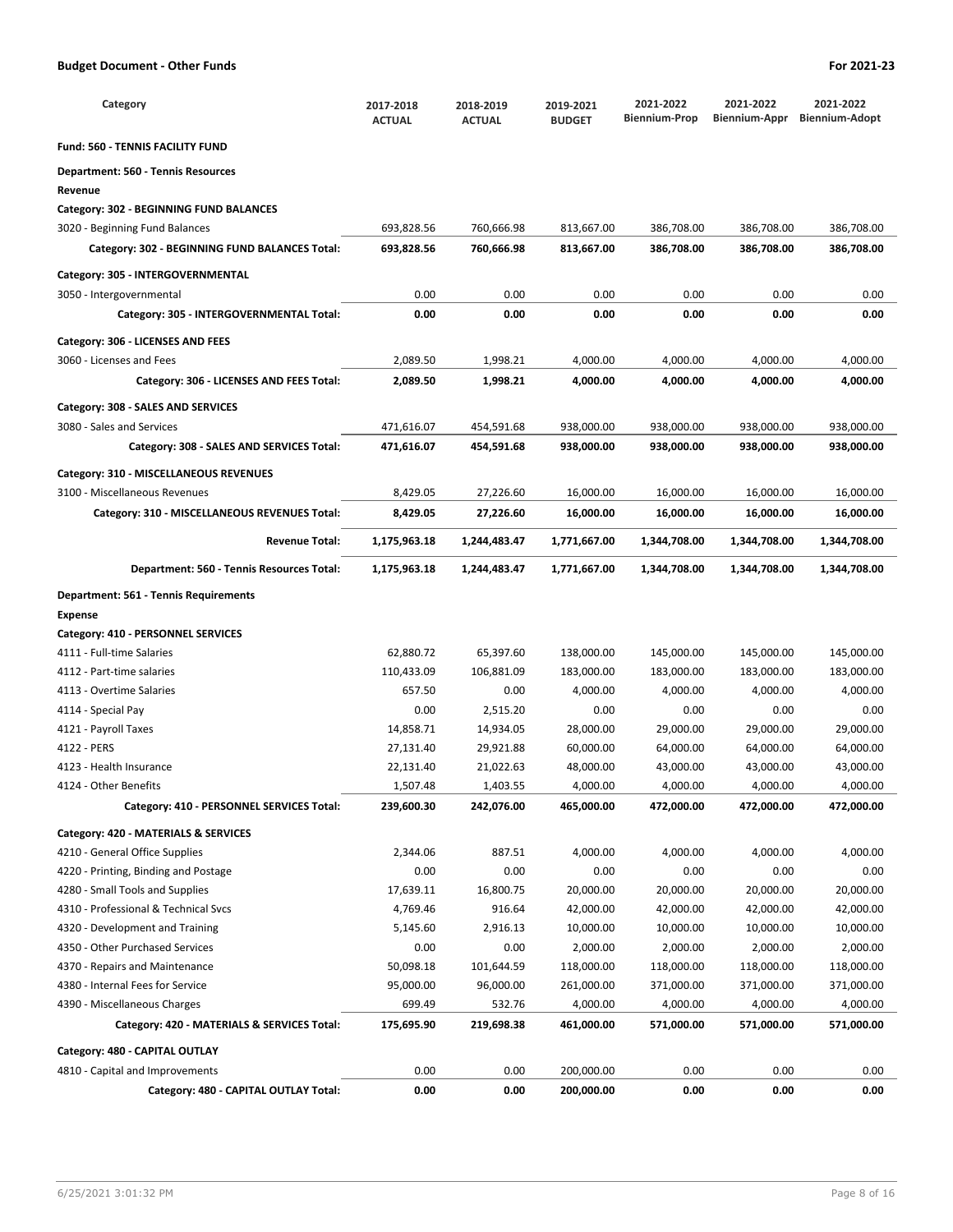| Category                                            | 2017-2018<br><b>ACTUAL</b> | 2018-2019<br><b>ACTUAL</b> | 2019-2021<br><b>BUDGET</b> | 2021-2022<br><b>Biennium-Prop</b> | 2021-2022<br><b>Biennium-Appr</b> | 2021-2022<br><b>Biennium-Adopt</b> |
|-----------------------------------------------------|----------------------------|----------------------------|----------------------------|-----------------------------------|-----------------------------------|------------------------------------|
| Category: 490 - CONTINGENCY                         |                            |                            |                            |                                   |                                   |                                    |
| 4900 - Contingency                                  | 0.00                       | 0.00                       | 49.000.00                  | 301.708.00                        | 301.708.00                        | 301,708.00                         |
| Category: 490 - CONTINGENCY Total:                  | 0.00                       | 0.00                       | 49,000.00                  | 301,708.00                        | 301,708.00                        | 301,708.00                         |
| Category: 495 - RESERVE FOR FUTURE EXPENDITURE      |                            |                            |                            |                                   |                                   |                                    |
| 4950 - Reserve for Future Expenditure               | 0.00                       | 0.00                       | 596,667.00                 | 0.00                              | 0.00                              | 0.00                               |
| Category: 495 - RESERVE FOR FUTURE EXPENDITURE Tot  | 0.00                       | 0.00                       | 596,667.00                 | 0.00                              | 0.00                              | 0.00                               |
| <b>Expense Total:</b>                               | 415,296.20                 | 461.774.38                 | 1,771,667.00               | 1.344.708.00                      | 1,344,708.00                      | 1,344,708.00                       |
| Department: 561 - Tennis Requirements Total:        | 415,296.20                 | 461,774.38                 | 1,771,667.00               | 1,344,708.00                      | 1,344,708.00                      | 1,344,708.00                       |
| Fund: 560 - TENNIS FACILITY FUND Surplus (Deficit): | 760.666.98                 | 782.709.09                 | 0.00                       | 0.00                              | 0.00                              | 0.00                               |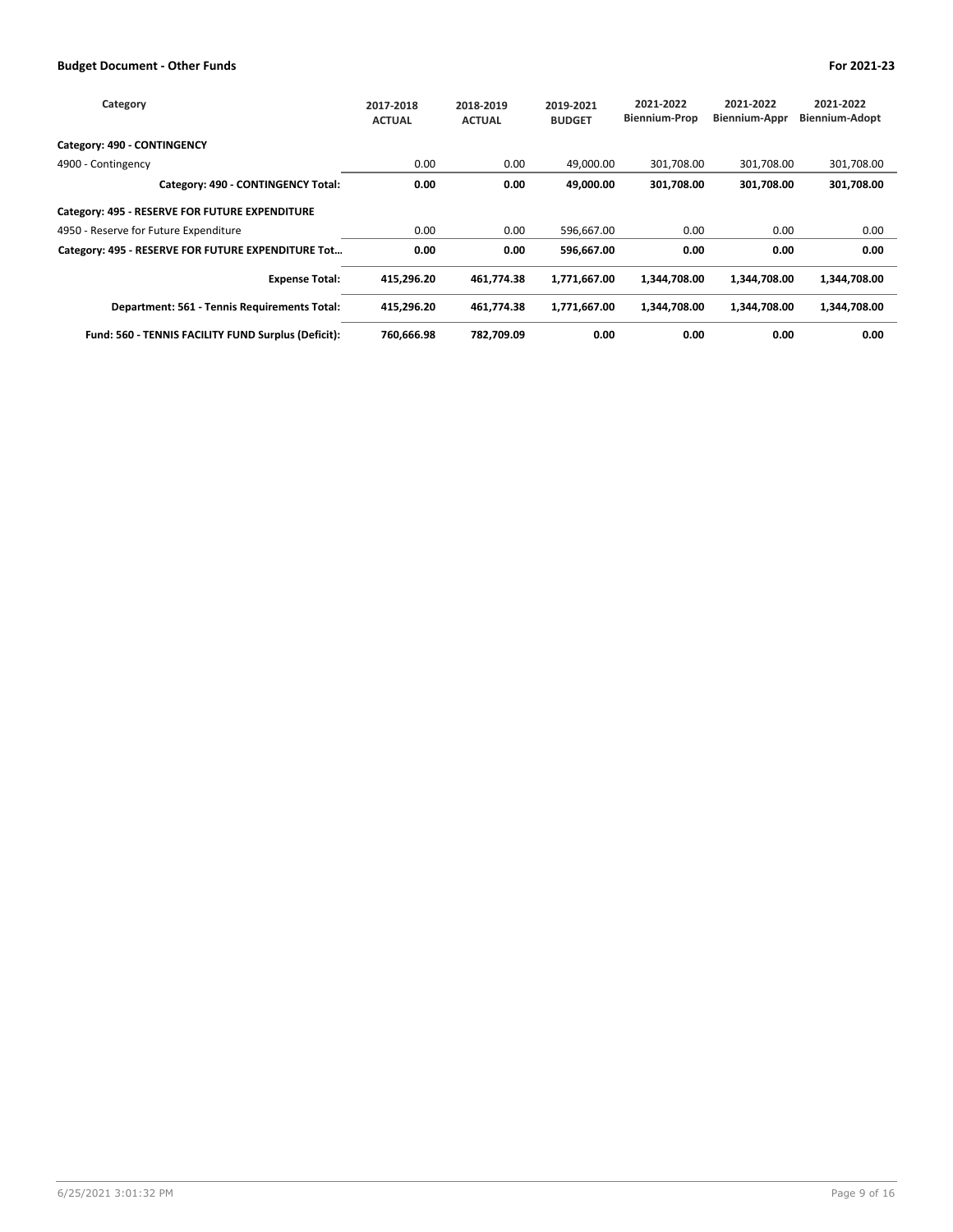## *[Tourism](http://www.ci.oswego.or.us/boc_tac)*

|                                 | <b>Annual Budgets</b> |                            |   | <b>Biennial Budgets</b>    |    |                               |   |                            |    |                            |   |                           |
|---------------------------------|-----------------------|----------------------------|---|----------------------------|----|-------------------------------|---|----------------------------|----|----------------------------|---|---------------------------|
|                                 |                       | 2017-2018<br><b>ACTUAL</b> |   | 2018-2019<br><b>ACTUAL</b> |    | 2019-2021<br><b>BN BUDGET</b> |   | 2021-23<br><b>PROPOSED</b> |    | 2021-23<br><b>APPROVED</b> |   | 2021-23<br><b>ADOPTED</b> |
| <b>Resources</b>                |                       |                            |   |                            |    |                               |   |                            |    |                            |   |                           |
| <b>Beginning Balance</b>        | \$                    | 735,678 \$                 |   | 820,658                    | \$ | 343,658 \$                    |   | 166 <sup>5</sup>           |    | 166 <sup>5</sup>           |   | 166                       |
| <b>Department Revenues</b>      |                       | 312,397                    |   | 308,495                    |    | 676,000                       |   | 509,000                    |    | 509,000                    |   | 509,000                   |
| <b>Total Resources</b>          | s                     | 1,048,075                  | s | 1,129,153                  | \$ | 1,019,658                     | S | 509,166                    | \$ | 509,166                    | S | 509,166                   |
| <b>Requirements</b>             |                       |                            |   |                            |    |                               |   |                            |    |                            |   |                           |
| <b>Materials &amp; Services</b> | \$                    | $37,627$ \$                |   | 155,032                    | \$ | 232,000 \$                    |   | 124,000 \$                 |    | 124,000 \$                 |   | 124,000                   |
| <b>Transfers</b>                |                       | 140,000                    |   | 130,000                    |    | 280,000                       |   | 385,000                    |    | 385,000                    |   | 385,000                   |
| Capital Outlay                  |                       | 49,790                     |   | 608,045                    |    | 250,000                       |   |                            |    |                            |   |                           |
| Contingency                     |                       |                            |   |                            |    | 257,658                       |   | 166                        |    | 166                        |   | 166                       |
| Unappropriated Ending Balance   |                       | 820,658                    |   | 236,076                    |    |                               |   |                            |    |                            |   |                           |
| <b>Total Requirements</b>       |                       | 1,048,075                  | s | 1,129,153                  | \$ | 1,019,658                     | s | 509,166                    | S  | 509,166                    | s | 509,166                   |

### **Budget Notes**

▪ The Tourism Fund's department revenue comes from approximately 23% of the City's Local Lodging Taxes.

▪ Materials & Services includes the City's contribution to the Festival of the Arts for \$60,000; and

utility expenses for the historic Iron Worker's Cottage.

- The Transfers include \$365,000 to the Public Art Fund for the City's support of the Lake Oswego Arts Council and \$20,000 to the Trolley Fund for the Willamette Shoreline Trolley.
- Capital Outlay projects projected to be completed in the prior Biennium BN Budget.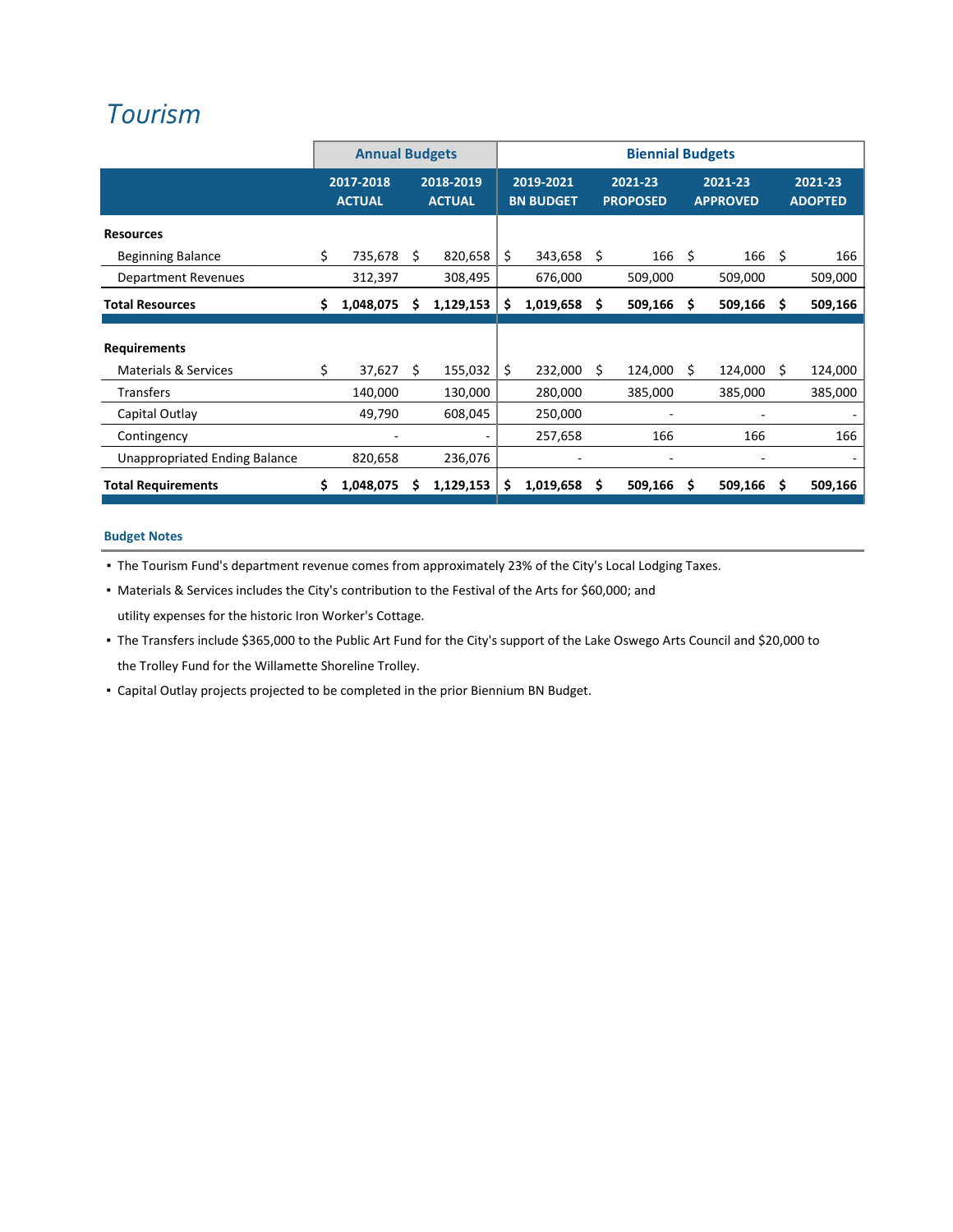| Category                                       | 2017-2018<br><b>ACTUAL</b> | 2018-2019<br><b>ACTUAL</b> | 2019-2021<br><b>BUDGET</b> | 2021-2022<br><b>Biennium-Prop</b> | 2021-2022<br>Biennium-Appr | 2021-2022<br><b>Biennium-Adopt</b> |
|------------------------------------------------|----------------------------|----------------------------|----------------------------|-----------------------------------|----------------------------|------------------------------------|
| <b>Fund: 280 - TOURISM FUND</b>                |                            |                            |                            |                                   |                            |                                    |
| Department: 280 - Tourism Resources            |                            |                            |                            |                                   |                            |                                    |
| Revenue                                        |                            |                            |                            |                                   |                            |                                    |
| Category: 302 - BEGINNING FUND BALANCES        |                            |                            |                            |                                   |                            |                                    |
| 3020 - Beginning Fund Balances                 | 735,677.60                 | 820,657.73                 | 343,658.00                 | 166.00                            | 166.00                     | 166.00                             |
| Category: 302 - BEGINNING FUND BALANCES Total: | 735,677.60                 | 820,657.73                 | 343,658.00                 | 166.00                            | 166.00                     | 166.00                             |
| Category: 306 - LICENSES AND FEES              |                            |                            |                            |                                   |                            |                                    |
| 3060 - Licenses and Fees                       | 304,699.37                 | 291,179.77                 | 658,000.00                 | 507,000.00                        | 507,000.00                 | 507,000.00                         |
| Category: 306 - LICENSES AND FEES Total:       | 304,699.37                 | 291,179.77                 | 658,000.00                 | 507,000.00                        | 507,000.00                 | 507,000.00                         |
| Category: 308 - SALES AND SERVICES             |                            |                            |                            |                                   |                            |                                    |
| 3080 - Sales and Services                      | 1,200.00                   | 1,800.00                   | 2,000.00                   | 2,000.00                          | 2,000.00                   | 2,000.00                           |
| Category: 308 - SALES AND SERVICES Total:      | 1,200.00                   | 1,800.00                   | 2,000.00                   | 2,000.00                          | 2,000.00                   | 2,000.00                           |
| Category: 310 - MISCELLANEOUS REVENUES         |                            |                            |                            |                                   |                            |                                    |
| 3100 - Miscellaneous Revenues                  | 6,498.09                   | 15,515.13                  | 16,000.00                  | 0.00                              | 0.00                       | 0.00                               |
| Category: 310 - MISCELLANEOUS REVENUES Total:  | 6,498.09                   | 15,515.13                  | 16,000.00                  | 0.00                              | 0.00                       | 0.00                               |
| <b>Revenue Total:</b>                          | 1,048,075.06               | 1,129,152.63               | 1,019,658.00               | 509,166.00                        | 509,166.00                 | 509,166.00                         |
| Department: 280 - Tourism Resources Total:     | 1,048,075.06               | 1,129,152.63               | 1,019,658.00               | 509,166.00                        | 509,166.00                 | 509,166.00                         |
| Department: 281 - Tourism Requirements         |                            |                            |                            |                                   |                            |                                    |
| <b>Expense</b>                                 |                            |                            |                            |                                   |                            |                                    |
| Category: 420 - MATERIALS & SERVICES           |                            |                            |                            |                                   |                            |                                    |
| 4310 - Professional & Technical Svcs           | 3,122.50                   | 0.00                       | 60,000.00                  | 0.00                              | 0.00                       | 0.00                               |
| 4370 - Repairs and Maintenance                 | 1,381.32                   | 2,038.45                   | 4,000.00                   | 4,000.00                          | 4,000.00                   | 4,000.00                           |
| 4380 - Internal Fees for Service               | 2,000.00                   | 2,000.00                   | 8,000.00                   | 8,000.00                          | 8,000.00                   | 8,000.00                           |
| 4390 - Miscellaneous Charges                   | 31,123.82                  | 150,993.59                 | 160,000.00                 | 112,000.00                        | 112,000.00                 | 112,000.00                         |
| Category: 420 - MATERIALS & SERVICES Total:    | 37,627.64                  | 155,032.04                 | 232,000.00                 | 124,000.00                        | 124,000.00                 | 124,000.00                         |
| Category: 470 - TRANSFERS                      |                            |                            |                            |                                   |                            |                                    |
| 4720 - Operating Transfers                     | 140,000.00                 | 130,000.00                 | 280,000.00                 | 385,000.00                        | 385,000.00                 | 385,000.00                         |
| Category: 470 - TRANSFERS Total:               | 140,000.00                 | 130,000.00                 | 280,000.00                 | 385,000.00                        | 385,000.00                 | 385,000.00                         |
| Category: 480 - CAPITAL OUTLAY                 |                            |                            |                            |                                   |                            |                                    |
| 4810 - Capital and Improvements                | 49,789.69                  | 608,045.40                 | 250,000.00                 | 0.00                              | 0.00                       | 0.00                               |
| Category: 480 - CAPITAL OUTLAY Total:          | 49,789.69                  | 608,045.40                 | 250,000.00                 | 0.00                              | 0.00                       | 0.00                               |
| Category: 490 - CONTINGENCY                    |                            |                            |                            |                                   |                            |                                    |
| 4900 - Contingency                             | 0.00                       | 0.00                       | 257,658.00                 | 166.00                            | 166.00                     | 166.00                             |
| Category: 490 - CONTINGENCY Total:             | 0.00                       | 0.00                       | 257,658.00                 | 166.00                            | 166.00                     | 166.00                             |
| <b>Expense Total:</b>                          | 227,417.33                 | 893,077.44                 | 1,019,658.00               | 509,166.00                        | 509,166.00                 | 509,166.00                         |
| Department: 281 - Tourism Requirements Total:  | 227,417.33                 | 893,077.44                 | 1,019,658.00               | 509,166.00                        | 509,166.00                 | 509,166.00                         |
| Fund: 280 - TOURISM FUND Surplus (Deficit):    | 820,657.73                 | 236,075.19                 | 0.00                       | 0.00                              | 0.00                       | 0.00                               |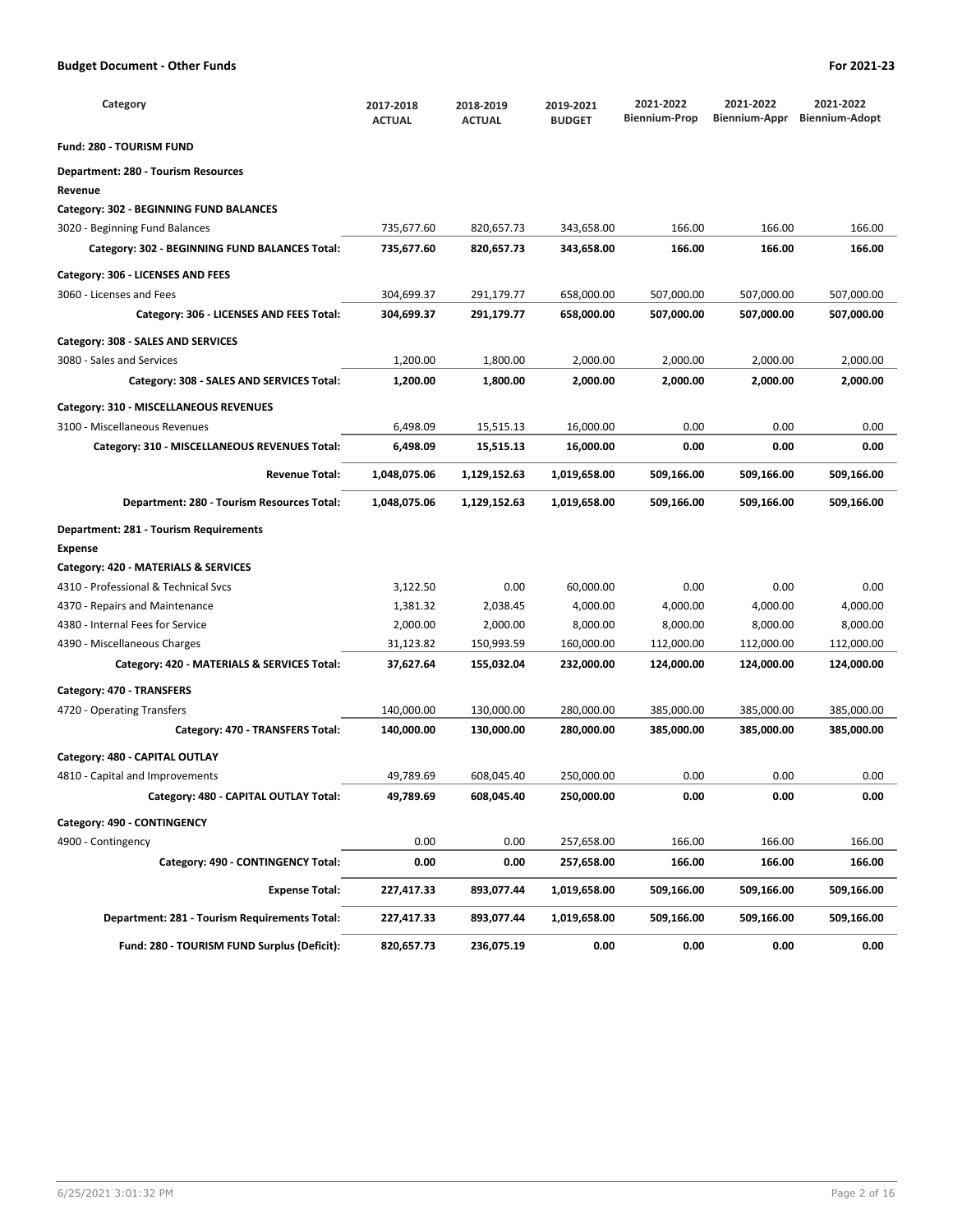# *[Trolley](http://www.ci.oswego.or.us/community/willamette-shore-trolley)*

|                                      | <b>Annual Budgets</b> |                            |    |                            | <b>Biennial Budgets</b> |                               |   |                            |    |                            |    |                           |
|--------------------------------------|-----------------------|----------------------------|----|----------------------------|-------------------------|-------------------------------|---|----------------------------|----|----------------------------|----|---------------------------|
|                                      |                       | 2017-2018<br><b>ACTUAL</b> |    | 2018-2019<br><b>ACTUAL</b> |                         | 2019-2021<br><b>BN BUDGET</b> |   | 2021-23<br><b>PROPOSED</b> |    | 2021-23<br><b>APPROVED</b> |    | 2021-23<br><b>ADOPTED</b> |
| <b>Resources</b>                     |                       |                            |    |                            |                         |                               |   |                            |    |                            |    |                           |
| <b>Beginning Balance</b>             | \$                    | 411,687                    | Ŝ. | 452,634                    | S                       | 447,634                       | S | 471,120                    | Ŝ. | 471,120 \$                 |    | 471,120                   |
| Department Revenues                  |                       | 93,970                     |    | 120,788                    |                         | 158,000                       |   | 148,000                    |    | 148,000                    |    | 148,000                   |
| <b>Transfer from General Fund</b>    |                       | 20,000                     |    | 20,000                     |                         | 40,000                        |   | 40,000                     |    | 40,000                     |    | 40,000                    |
| Transfer from Tourism Fund           |                       | 10,000                     |    |                            |                         | 20,000                        |   | 20,000                     |    | 20,000                     |    | 20,000                    |
| <b>Total Resources</b>               | \$                    | 535,657                    | Ŝ. | 593,422                    | S                       | 665,634                       | s | 679,120                    | S  | 679,120                    | -S | 679,120                   |
| <b>Requirements</b>                  |                       |                            |    |                            |                         |                               |   |                            |    |                            |    |                           |
| <b>Materials &amp; Services</b>      | \$                    | 83,023                     | S  | 119,769                    | \$                      | 266,000                       | S | 246,000                    | S  | 246,000                    | S  | 246,000                   |
| Contingency                          |                       |                            |    |                            |                         | 399,634                       |   | 433,120                    |    | 433,120                    |    | 433,120                   |
| <b>Unappropriated Ending Balance</b> |                       | 452,634                    |    | 473,653                    |                         |                               |   |                            |    |                            |    |                           |
| <b>Total Requirements</b>            | \$                    | 535,657                    | S  | 593,422                    | S                       | 665,634                       | s | 679,120                    | S  | 679,120                    | S  | 679,120                   |

## **Budget Notes**

▪ Materials and Services includes rail line maintenance.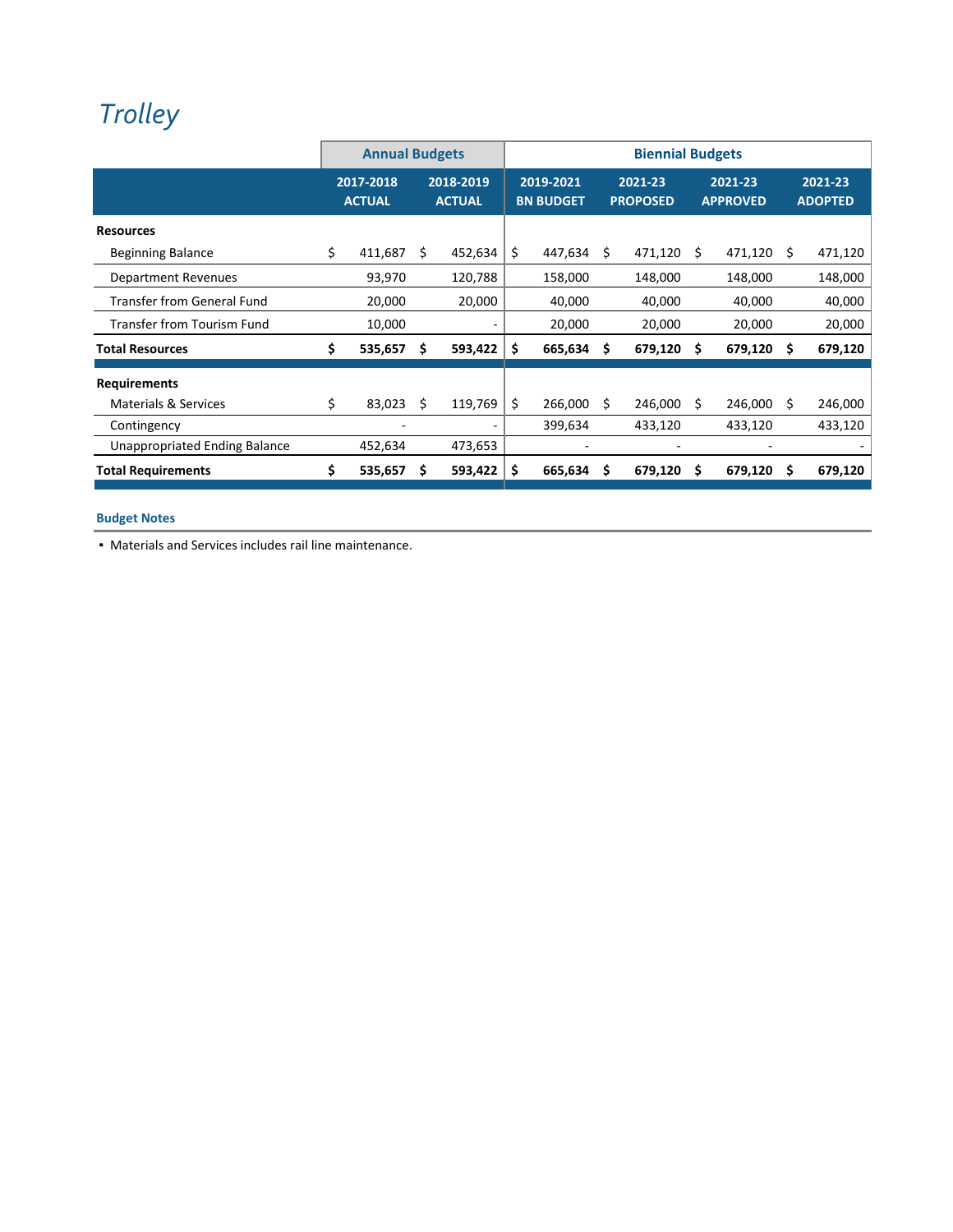| Category                                       | 2017-2018<br><b>ACTUAL</b> | 2018-2019<br><b>ACTUAL</b> | 2019-2021<br><b>BUDGET</b> | 2021-2022<br><b>Biennium-Prop</b> | 2021-2022<br>Biennium-Appr | 2021-2022<br><b>Biennium-Adopt</b> |
|------------------------------------------------|----------------------------|----------------------------|----------------------------|-----------------------------------|----------------------------|------------------------------------|
| <b>Fund: 290 - TROLLEY FUND</b>                |                            |                            |                            |                                   |                            |                                    |
| <b>Department: 290 - Trolley Resources</b>     |                            |                            |                            |                                   |                            |                                    |
| Revenue                                        |                            |                            |                            |                                   |                            |                                    |
| Category: 302 - BEGINNING FUND BALANCES        |                            |                            |                            |                                   |                            |                                    |
| 3020 - Beginning Fund Balances                 | 411,686.72                 | 452,634.09                 | 447,634.00                 | 471,120.00                        | 471,120.00                 | 471,120.00                         |
| Category: 302 - BEGINNING FUND BALANCES Total: | 411,686.72                 | 452,634.09                 | 447,634.00                 | 471,120.00                        | 471,120.00                 | 471,120.00                         |
| Category: 305 - INTERGOVERNMENTAL              |                            |                            |                            |                                   |                            |                                    |
| 3050 - Intergovernmental                       | 75,000.00                  | 60,000.00                  | 120,000.00                 | 120,000.00                        | 120,000.00                 | 120,000.00                         |
| Category: 305 - INTERGOVERNMENTAL Total:       | 75,000.00                  | 60,000.00                  | 120,000.00                 | 120,000.00                        | 120,000.00                 | 120,000.00                         |
| Category: 308 - SALES AND SERVICES             |                            |                            |                            |                                   |                            |                                    |
| 3080 - Sales and Services                      | 12,600.00                  | 12,900.00                  | 24,000.00                  | 26,000.00                         | 26,000.00                  | 26,000.00                          |
| Category: 308 - SALES AND SERVICES Total:      | 12,600.00                  | 12,900.00                  | 24,000.00                  | 26,000.00                         | 26,000.00                  | 26,000.00                          |
| Category: 310 - MISCELLANEOUS REVENUES         |                            |                            |                            |                                   |                            |                                    |
| 3100 - Miscellaneous Revenues                  | 6,370.45                   | 47,888.14                  | 14,000.00                  | 2,000.00                          | 2,000.00                   | 2,000.00                           |
| Category: 310 - MISCELLANEOUS REVENUES Total:  | 6,370.45                   | 47,888.14                  | 14,000.00                  | 2,000.00                          | 2,000.00                   | 2,000.00                           |
| Category: 320 - TRANSFERS                      |                            |                            |                            |                                   |                            |                                    |
| 3220 - Operating Transfers                     | 30,000.00                  | 20,000.00                  | 60,000.00                  | 60,000.00                         | 60,000.00                  | 60,000.00                          |
| Category: 320 - TRANSFERS Total:               | 30,000.00                  | 20,000.00                  | 60,000.00                  | 60,000.00                         | 60,000.00                  | 60,000.00                          |
| <b>Revenue Total:</b>                          | 535,657.17                 | 593,422.23                 | 665,634.00                 | 679,120.00                        | 679,120.00                 | 679,120.00                         |
| Department: 290 - Trolley Resources Total:     | 535,657.17                 | 593,422.23                 | 665,634.00                 | 679,120.00                        | 679,120.00                 | 679,120.00                         |
| Department: 291 - Trolley Requirements         |                            |                            |                            |                                   |                            |                                    |
| <b>Expense</b>                                 |                            |                            |                            |                                   |                            |                                    |
| Category: 420 - MATERIALS & SERVICES           |                            |                            |                            |                                   |                            |                                    |
| 4310 - Professional & Technical Svcs           | 1,239.17                   | 6,198.20                   | 0.00                       | 34,000.00                         | 34,000.00                  | 34,000.00                          |
| 4370 - Repairs and Maintenance                 | 78,051.99                  | 107,584.27                 | 254,000.00                 | 200,000.00                        | 200,000.00                 | 200,000.00                         |
| 4390 - Miscellaneous Charges                   | 3,731.92                   | 5,986.98                   | 12,000.00                  | 12,000.00                         | 12,000.00                  | 12,000.00                          |
| Category: 420 - MATERIALS & SERVICES Total:    | 83,023.08                  | 119,769.45                 | 266,000.00                 | 246,000.00                        | 246,000.00                 | 246,000.00                         |
| Category: 490 - CONTINGENCY                    |                            |                            |                            |                                   |                            |                                    |
| 4900 - Contingency                             | 0.00                       | 0.00                       | 399,634.00                 | 433,120.00                        | 433,120.00                 | 433,120.00                         |
| Category: 490 - CONTINGENCY Total:             | 0.00                       | 0.00                       | 399,634.00                 | 433,120.00                        | 433,120.00                 | 433,120.00                         |
| <b>Expense Total:</b>                          | 83,023.08                  | 119,769.45                 | 665,634.00                 | 679,120.00                        | 679,120.00                 | 679,120.00                         |
| Department: 291 - Trolley Requirements Total:  | 83,023.08                  | 119,769.45                 | 665,634.00                 | 679,120.00                        | 679,120.00                 | 679,120.00                         |
| Fund: 290 - TROLLEY FUND Surplus (Deficit):    | 452,634.09                 | 473,652.78                 | 0.00                       | 0.00                              | 0.00                       | 0.00                               |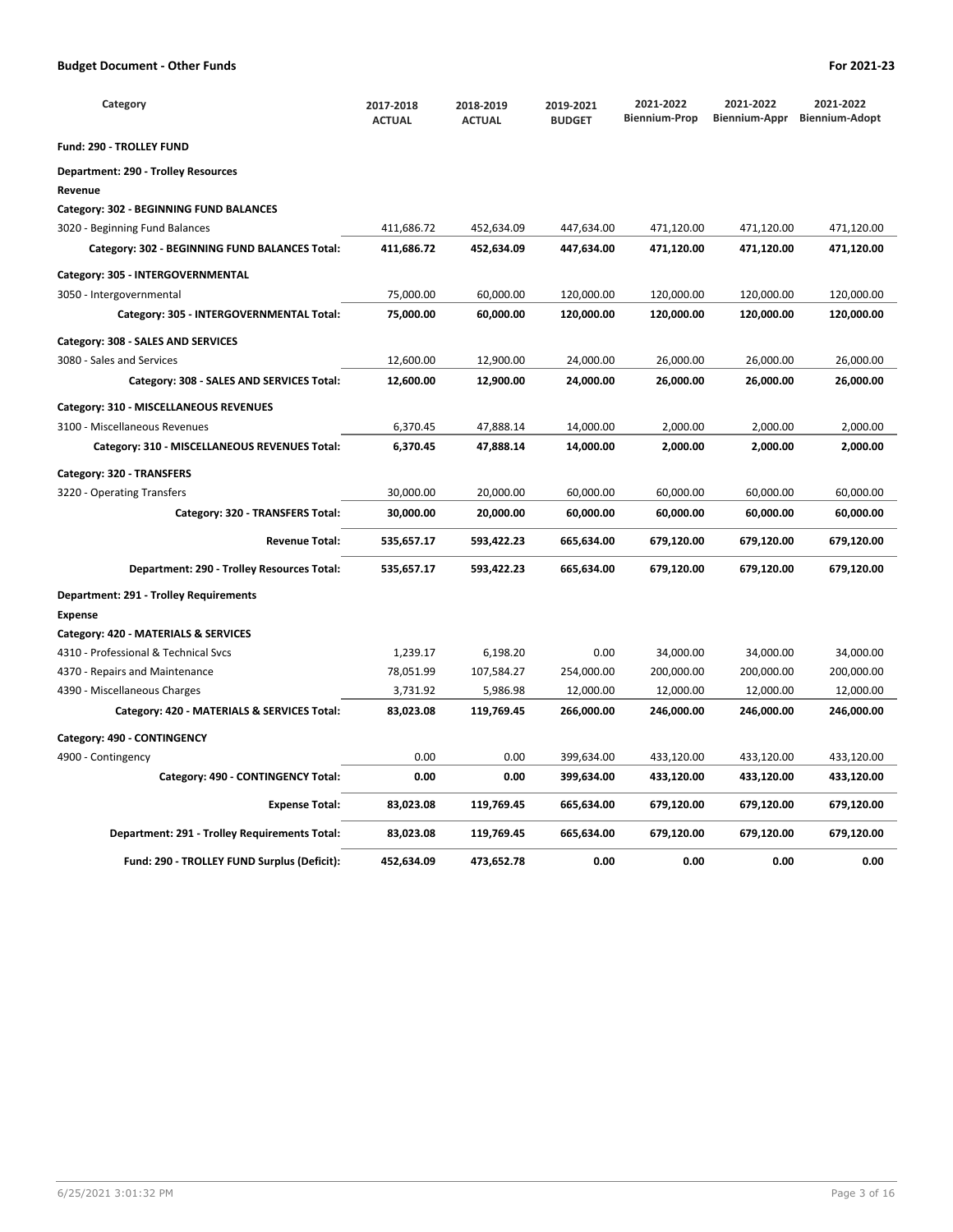## *[Public](http://www.ci.oswego.or.us/community/arts-culture) Art*

|                                      | <b>Annual Budgets</b> |                            |                            | <b>Biennial Budgets</b> |                               |         |                            |         |                            |         |                           |         |
|--------------------------------------|-----------------------|----------------------------|----------------------------|-------------------------|-------------------------------|---------|----------------------------|---------|----------------------------|---------|---------------------------|---------|
|                                      |                       | 2017-2018<br><b>ACTUAL</b> | 2018-2019<br><b>ACTUAL</b> |                         | 2019-2021<br><b>BN BUDGET</b> |         | 2021-23<br><b>PROPOSED</b> |         | 2021-23<br><b>APPROVED</b> |         | 2021-23<br><b>ADOPTED</b> |         |
| <b>Resources</b>                     |                       |                            |                            |                         |                               |         |                            |         |                            |         |                           |         |
| <b>Beginning Balance</b>             | \$                    | 81,219                     | \$                         | 44,283                  | \$                            | 45,283  | S                          | 134,031 | \$.                        | 134,031 | \$.                       | 134,031 |
| <b>Department Revenues</b>           |                       | 838                        |                            | 13,397                  |                               | 430,000 |                            | 2,000   |                            | 2,000   |                           | 2,000   |
| <b>Transfers</b>                     |                       | 130,000                    |                            | 130,000                 |                               | 260,000 |                            | 365,000 |                            | 365,000 |                           | 365,000 |
| <b>Total Resources</b>               | \$                    | 212,057                    | \$                         | 187,680                 | \$                            | 735,283 | S                          | 501,031 | Ŝ                          | 501,031 | S                         | 501,031 |
| <b>Requirements</b>                  |                       |                            |                            |                         |                               |         |                            |         |                            |         |                           |         |
| <b>Materials &amp; Services</b>      | \$                    | 136,284                    | S                          | 115,000                 | \$                            | 359,000 | S.                         | 382,000 | Ŝ.                         | 382,000 | -S                        | 382,000 |
| Capital Outlay                       |                       | 31,490                     |                            | 15,000                  |                               | 310,000 |                            | 87,000  |                            | 87,000  |                           | 87,000  |
| Reserve for Future Expenditure       |                       |                            |                            |                         |                               | 66,283  |                            | 32,031  |                            | 32,031  |                           | 32,031  |
| <b>Unappropriated Ending Balance</b> |                       | 44,283                     |                            | 57,680                  |                               |         |                            |         |                            |         |                           |         |
| <b>Total Requirements</b>            | \$                    | 212,057                    | s                          | 187,680                 | \$                            | 735,283 | S                          | 501,031 | S                          | 501,031 | S                         | 501,031 |

### **Budget Notes**

▪ Transfers are from the Tourism Fund.

▪ Materials and Services is for the administration and maintenance of the City's gallery without walls program.

▪ Capital Outlay is for the purchase of public art.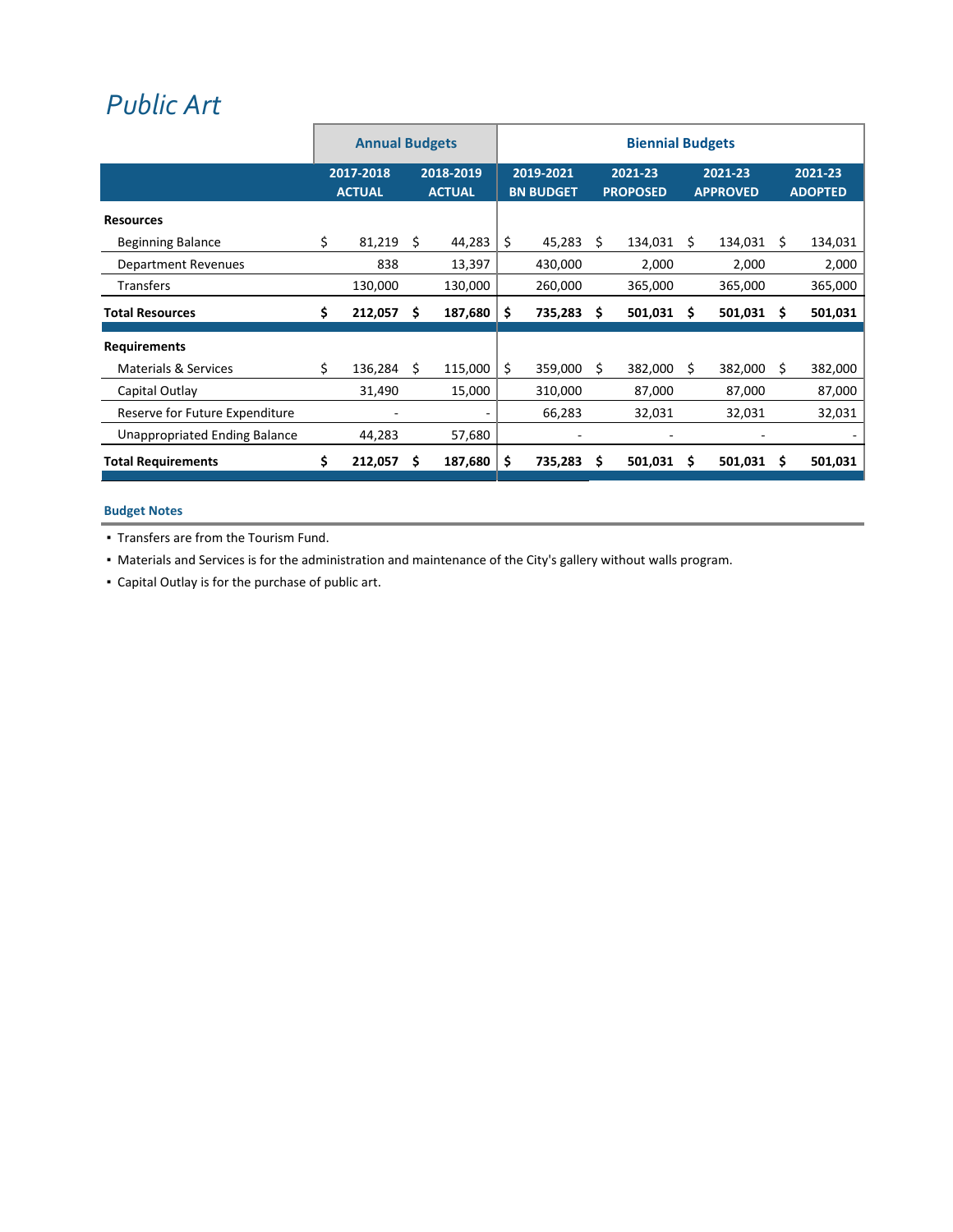| Category                                           | 2017-2018<br><b>ACTUAL</b> | 2018-2019<br><b>ACTUAL</b> | 2019-2021<br><b>BUDGET</b> | 2021-2022<br><b>Biennium-Prop</b> | 2021-2022<br>Biennium-Appr | 2021-2022<br><b>Biennium-Adopt</b> |
|----------------------------------------------------|----------------------------|----------------------------|----------------------------|-----------------------------------|----------------------------|------------------------------------|
| Fund: 570 - PUBLIC ART FUND                        |                            |                            |                            |                                   |                            |                                    |
| Department: 570 - Public Art Resources             |                            |                            |                            |                                   |                            |                                    |
| Revenue                                            |                            |                            |                            |                                   |                            |                                    |
| Category: 302 - BEGINNING FUND BALANCES            |                            |                            |                            |                                   |                            |                                    |
| 3020 - Beginning Fund Balances                     | 81,219.01                  | 44,283.18                  | 45,283.00                  | 134,031.00                        | 134,031.00                 | 134,031.00                         |
| Category: 302 - BEGINNING FUND BALANCES Total:     | 81,219.01                  | 44,283.18                  | 45,283.00                  | 134,031.00                        | 134,031.00                 | 134,031.00                         |
| Category: 305 - INTERGOVERNMENTAL                  |                            |                            |                            |                                   |                            |                                    |
| 3050 - Intergovernmental                           | 0.00                       | 11,235.00                  | 428,000.00                 | 0.00                              | 0.00                       | 0.00                               |
| Category: 305 - INTERGOVERNMENTAL Total:           | 0.00                       | 11,235.00                  | 428,000.00                 | 0.00                              | 0.00                       | 0.00                               |
| Category: 310 - MISCELLANEOUS REVENUES             |                            |                            |                            |                                   |                            |                                    |
| 3100 - Miscellaneous Revenues                      | 837.67                     | 2,161.46                   | 2,000.00                   | 2,000.00                          | 2,000.00                   | 2,000.00                           |
| Category: 310 - MISCELLANEOUS REVENUES Total:      | 837.67                     | 2,161.46                   | 2,000.00                   | 2,000.00                          | 2,000.00                   | 2,000.00                           |
| Category: 320 - TRANSFERS                          |                            |                            |                            |                                   |                            |                                    |
| 3220 - Operating Transfers                         | 130,000.00                 | 130,000.00                 | 260,000.00                 | 365,000.00                        | 365,000.00                 | 365,000.00                         |
| Category: 320 - TRANSFERS Total:                   | 130,000.00                 | 130,000.00                 | 260,000.00                 | 365,000.00                        | 365,000.00                 | 365,000.00                         |
| <b>Revenue Total:</b>                              | 212,056.68                 | 187,679.64                 | 735,283.00                 | 501,031.00                        | 501,031.00                 | 501,031.00                         |
| Department: 570 - Public Art Resources Total:      | 212,056.68                 | 187,679.64                 | 735,283.00                 | 501,031.00                        | 501,031.00                 | 501,031.00                         |
| Department: 571 - Public Art Requirements          |                            |                            |                            |                                   |                            |                                    |
| <b>Expense</b>                                     |                            |                            |                            |                                   |                            |                                    |
| Category: 420 - MATERIALS & SERVICES               |                            |                            |                            |                                   |                            |                                    |
| 4290 - Other Materials and Supplies                | 136,283.50                 | 115,000.00                 | 359,000.00                 | 382,000.00                        | 382,000.00                 | 382,000.00                         |
| 4370 - Repairs and Maintenance                     | 0.00                       | 0.00                       | 0.00                       | 0.00                              | 0.00                       | 0.00                               |
| Category: 420 - MATERIALS & SERVICES Total:        | 136,283.50                 | 115,000.00                 | 359,000.00                 | 382,000.00                        | 382,000.00                 | 382,000.00                         |
| Category: 480 - CAPITAL OUTLAY                     |                            |                            |                            |                                   |                            |                                    |
| 4850 - Vehicles & Equipment                        | 31,490.00                  | 15,000.00                  | 310,000.00                 | 87,000.00                         | 87,000.00                  | 87,000.00                          |
| Category: 480 - CAPITAL OUTLAY Total:              | 31,490.00                  | 15,000.00                  | 310,000.00                 | 87,000.00                         | 87,000.00                  | 87,000.00                          |
| Category: 495 - RESERVE FOR FUTURE EXPENDITURE     |                            |                            |                            |                                   |                            |                                    |
| 4950 - Reserve for Future Expenditure              | 0.00                       | 0.00                       | 66,283.00                  | 32,031.00                         | 32,031.00                  | 32,031.00                          |
| Category: 495 - RESERVE FOR FUTURE EXPENDITURE Tot | 0.00                       | 0.00                       | 66,283.00                  | 32,031.00                         | 32,031.00                  | 32,031.00                          |
| <b>Expense Total:</b>                              | 167,773.50                 | 130,000.00                 | 735,283.00                 | 501,031.00                        | 501,031.00                 | 501,031.00                         |
| Department: 571 - Public Art Requirements Total:   | 167,773.50                 | 130,000.00                 | 735,283.00                 | 501,031.00                        | 501,031.00                 | 501,031.00                         |
| Fund: 570 - PUBLIC ART FUND Surplus (Deficit):     | 44,283.18                  | 57,679.64                  | 0.00                       | 0.00                              | 0.00                       | 0.00                               |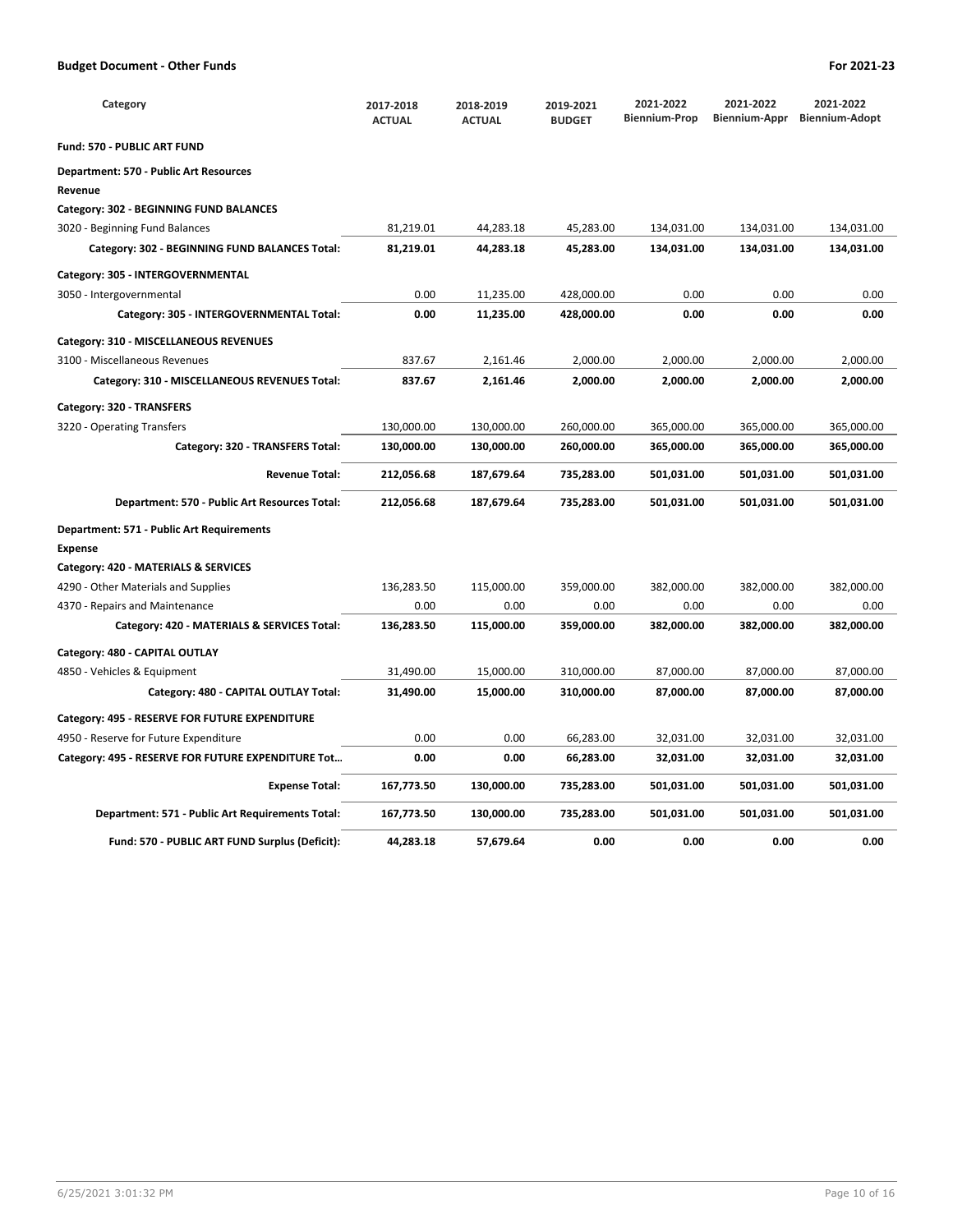# *Parks Bond Capital [Projects](http://www.ci.oswego.or.us/parksrec/bond-investment) Fund*

|                                 | <b>Annual Budgets</b>      |                                |                            |                               |                            | <b>Biennial Budgets</b>    |                           |
|---------------------------------|----------------------------|--------------------------------|----------------------------|-------------------------------|----------------------------|----------------------------|---------------------------|
|                                 | 2017-2018<br><b>ACTUAL</b> |                                | 2018-2019<br><b>ACTUAL</b> | 2019-2021<br><b>BN BUDGET</b> | 2021-23<br><b>PROPOSED</b> | 2021-23<br><b>APPROVED</b> | 2021-23<br><b>ADOPTED</b> |
| <b>Resources</b>                |                            |                                |                            |                               |                            |                            |                           |
| <b>Beginning Balance</b>        | \$                         | \$<br>$\sim$                   |                            | \$<br>٠.                      | \$21,324,766               | \$21,324,766               | \$21,324,766              |
| <b>Department Revenues</b>      |                            |                                |                            | 340,000                       | 100,000                    | 100,000                    | 100,000                   |
| Proceeds from Bonds Issued      |                            |                                |                            | 20,400,000                    |                            |                            |                           |
| <b>Total Resources</b>          | \$                         | \$<br>$\overline{\phantom{0}}$ |                            | \$20,740,000                  | \$21,424,766               | \$21,424,766               | \$21,424,766              |
|                                 |                            |                                |                            |                               |                            |                            |                           |
| <b>Requirements</b>             |                            |                                |                            |                               |                            |                            |                           |
| <b>Materials &amp; Services</b> | \$                         | Ś                              |                            | \$<br>400,000                 | Ŝ                          | Š.                         | Ŝ.                        |
| <b>Transfers</b>                |                            |                                |                            | 2,000,000                     | 7,000,000                  | 7,000,000                  | 7,000,000                 |
| Capital Outlay                  |                            |                                |                            | 12,000,000                    | 10,800,000                 | 10,800,000                 | 10,800,000                |
| Contingency                     |                            |                                |                            |                               | 3,624,766                  | 3,624,766                  | 3,624,766                 |
| Reserve for Future Expenditure  |                            |                                |                            | 6,340,000                     |                            |                            |                           |
| <b>Total Requirements</b>       | \$                         | \$                             |                            | \$20,740,000                  | \$21,424,766               | \$21,424,766               | \$21,424,766              |

## **Budget Notes**

- General obligation parks bonds of \$30 million are on the ballot for voter approval in May. The first of the bond issues was in November 2019 for \$24 million. The second issue would be in 2023.
- Department revenue is for investment income.
- Materials & Services is for the bond sale expense.
- Capital Outlay priorities from the unfunded list of projects will be reviewed by the Parks Board and City Council for funding.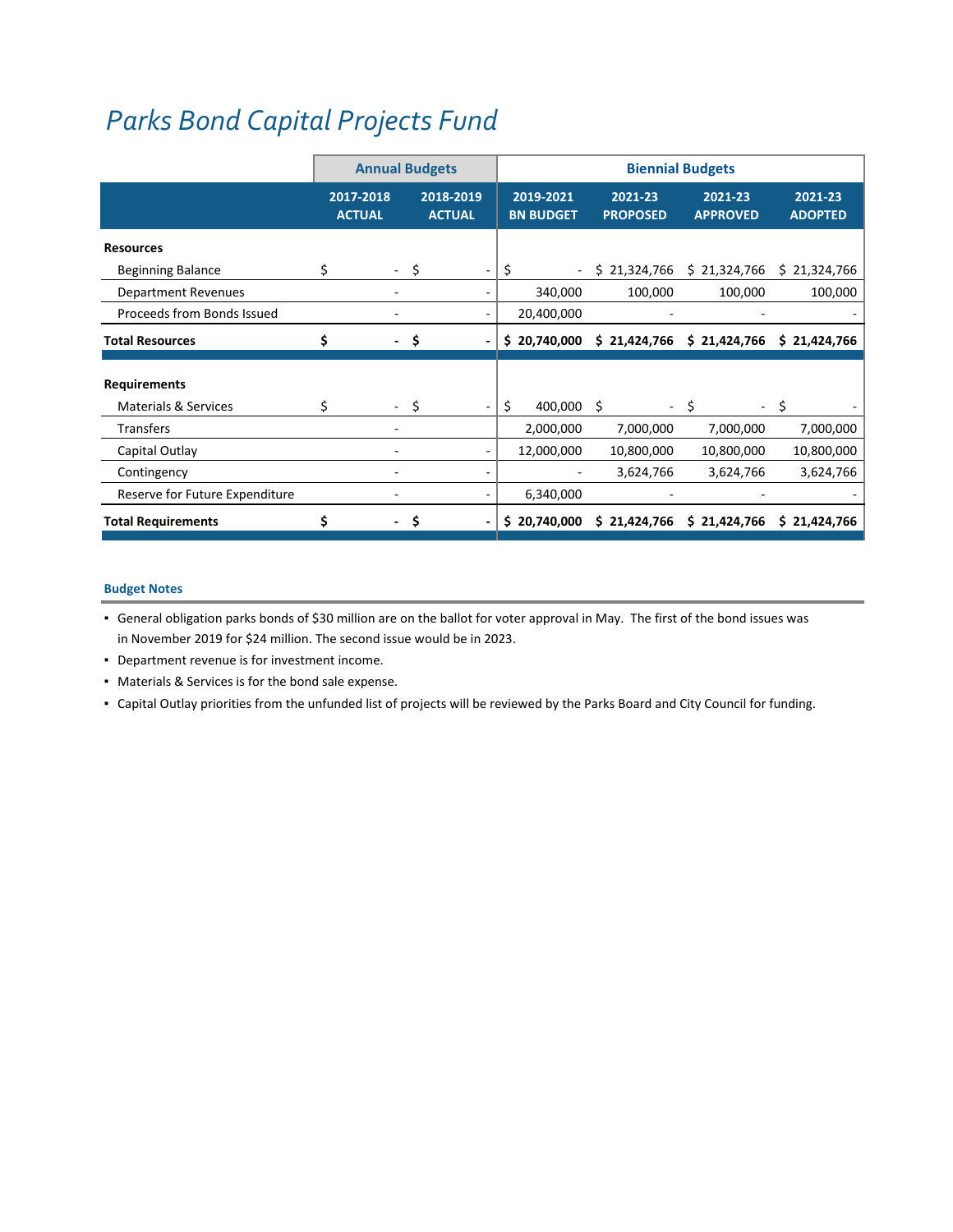| Category                                                                  | <b>ACTUAL</b> | 2018-2019<br><b>ACTUAL</b> | 2019-2021<br><b>BUDGET</b> | 2021-2022<br><b>Biennium-Prop</b> | 2021-2022<br>Biennium-Appr | 2021-2022<br><b>Biennium-Adopt</b> |
|---------------------------------------------------------------------------|---------------|----------------------------|----------------------------|-----------------------------------|----------------------------|------------------------------------|
| <b>Fund: 590 - PARKS BOND CAPITAL PROJECTS FUND</b>                       |               |                            |                            |                                   |                            |                                    |
| <b>Department: 590 - Parks Bond Capital Projects Resources</b><br>Revenue |               |                            |                            |                                   |                            |                                    |
| Category: 302 - BEGINNING FUND BALANCES                                   |               |                            |                            |                                   |                            |                                    |
| 3020 - Beginning Fund Balances                                            | 0.00          | 0.00                       | 0.00                       | 21,324,766.00                     | 21,324,766.00              | 21,324,766.00                      |
| Category: 302 - BEGINNING FUND BALANCES Total:                            | 0.00          | 0.00                       | 0.00                       | 21,324,766.00                     | 21,324,766.00              | 21,324,766.00                      |
| Category: 310 - MISCELLANEOUS REVENUES                                    |               |                            |                            |                                   |                            |                                    |
| 3100 - Miscellaneous Revenues                                             | 0.00          | 0.00                       | 340,000.00                 | 100,000.00                        | 100,000.00                 | 100,000.00                         |
| Category: 310 - MISCELLANEOUS REVENUES Total:                             | 0.00          | 0.00                       | 340,000.00                 | 100,000.00                        | 100,000.00                 | 100,000.00                         |
| Category: 355 - OTHER FINANCING SOURCES                                   |               |                            |                            |                                   |                            |                                    |
| 3550 - Other Financing Sources                                            | 0.00          | 0.00                       | 20,400,000.00              | 0.00                              | 0.00                       | 0.00                               |
| Category: 355 - OTHER FINANCING SOURCES Total:                            | 0.00          | 0.00                       | 20,400,000.00              | 0.00                              | 0.00                       | 0.00                               |
| <b>Revenue Total:</b>                                                     | 0.00          | 0.00                       | 20,740,000.00              | 21,424,766.00                     | 21,424,766.00              | 21,424,766.00                      |
| Department: 590 - Parks Bond Capital Projects Resource                    | 0.00          | 0.00                       | 20,740,000.00              | 21,424,766.00                     | 21,424,766.00              | 21,424,766.00                      |
| Department: 591 - Parks Bond Capital Projects                             |               |                            |                            |                                   |                            |                                    |
| <b>Expense</b>                                                            |               |                            |                            |                                   |                            |                                    |
| Category: 420 - MATERIALS & SERVICES                                      |               |                            |                            |                                   |                            |                                    |
| 4390 - Miscellaneous Charges                                              | 0.00          | 0.00                       | 400,000.00                 | 0.00                              | 0.00                       | 0.00                               |
| Category: 420 - MATERIALS & SERVICES Total:                               | 0.00          | 0.00                       | 400,000.00                 | 0.00                              | 0.00                       | 0.00                               |
| Category: 470 - TRANSFERS                                                 |               |                            |                            |                                   |                            |                                    |
| 4720 - Operating Transfers                                                | 0.00          | 0.00                       | 2,000,000.00               | 7,000,000.00                      | 7,000,000.00               | 7,000,000.00                       |
| Category: 470 - TRANSFERS Total:                                          | 0.00          | 0.00                       | 2,000,000.00               | 7,000,000.00                      | 7,000,000.00               | 7,000,000.00                       |
| Category: 480 - CAPITAL OUTLAY                                            |               |                            |                            |                                   |                            |                                    |
| 4810 - Capital and Improvements                                           | 0.00          | 0.00                       | 12,000,000.00              | 10,800,000.00                     | 10,800,000.00              | 10,800,000.00                      |
| Category: 480 - CAPITAL OUTLAY Total:                                     | 0.00          | 0.00                       | 12,000,000.00              | 10,800,000.00                     | 10,800,000.00              | 10,800,000.00                      |
| Category: 490 - CONTINGENCY                                               |               |                            |                            |                                   |                            |                                    |
| 4900 - Contingency                                                        | 0.00          | 0.00                       | 0.00                       | 3,624,766.00                      | 3,624,766.00               | 3,624,766.00                       |
| Category: 490 - CONTINGENCY Total:                                        | 0.00          | 0.00                       | 0.00                       | 3,624,766.00                      | 3,624,766.00               | 3,624,766.00                       |
| Category: 495 - RESERVE FOR FUTURE EXPENDITURE                            |               |                            |                            |                                   |                            |                                    |
| 4950 - Reserve for Future Expenditure                                     | 0.00          | 0.00                       | 6,340,000.00               | 0.00                              | 0.00                       | 0.00                               |
| Category: 495 - RESERVE FOR FUTURE EXPENDITURE Tot                        | 0.00          | 0.00                       | 6,340,000.00               | 0.00                              | 0.00                       | 0.00                               |
| <b>Expense Total:</b>                                                     | 0.00          | 0.00                       | 20,740,000.00              | 21,424,766.00                     | 21,424,766.00              | 21,424,766.00                      |
| Department: 591 - Parks Bond Capital Projects Total:                      | 0.00          | 0.00                       | 20,740,000.00              | 21,424,766.00                     | 21,424,766.00              | 21,424,766.00                      |
| Fund: 590 - PARKS BOND CAPITAL PROJECTS FUND Surp                         | 0.00          | 0.00                       | 0.00                       | 0.00                              | 0.00                       | 0.00                               |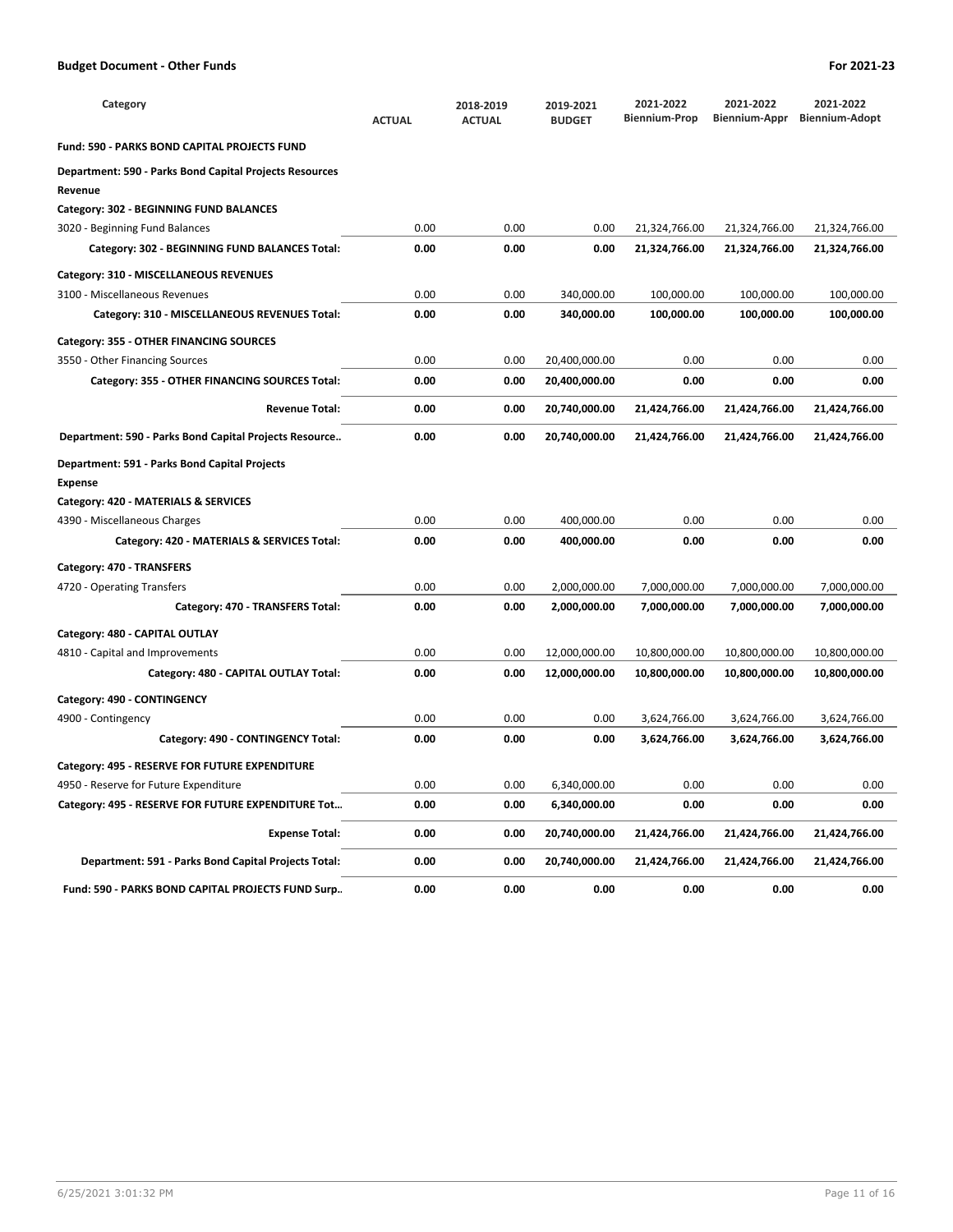# *Parks [Recreation](http://www.ci.oswego.or.us/parksrec/recreation-and-aquatics-center) Center Fund*

|                                       | <b>Annual Budgets</b><br>2017-2018<br>2018-2019<br><b>ACTUAL</b><br><b>ACTUAL</b><br>\$<br>\$<br>$\sim$ |      |                              |    | <b>Biennial Budgets</b>       |                            |                            |                           |  |  |  |  |
|---------------------------------------|---------------------------------------------------------------------------------------------------------|------|------------------------------|----|-------------------------------|----------------------------|----------------------------|---------------------------|--|--|--|--|
|                                       |                                                                                                         |      |                              |    | 2019-2021<br><b>BN BUDGET</b> | 2021-23<br><b>PROPOSED</b> | 2021-23<br><b>APPROVED</b> | 2021-23<br><b>ADOPTED</b> |  |  |  |  |
| <b>Resources</b>                      |                                                                                                         |      |                              |    |                               |                            |                            |                           |  |  |  |  |
| <b>Beginning Balance</b>              |                                                                                                         |      |                              | \$ | $\sim$                        | S<br>1,500,000             | 1,500,000<br>S             | 1,500,000<br>s            |  |  |  |  |
| <b>Department Revenues</b>            |                                                                                                         |      | $\qquad \qquad \blacksquare$ |    |                               | 7,500,000                  | 7,500,000                  | 7,500,000                 |  |  |  |  |
| <b>Transfer from Parks Bond</b>       |                                                                                                         |      |                              |    | 2,000,000                     | 7,000,000                  | 7,000,000                  | 7,000,000                 |  |  |  |  |
| <b>Total Resources</b>                | \$                                                                                                      | - \$ |                              | s  | 2,000,000                     | \$16,000,000               | \$16,000,000               | 16,000,000<br>S.          |  |  |  |  |
| <b>Requirements</b><br>Capital Outlay | \$                                                                                                      | - \$ |                              | \$ | 2,000,000                     | \$15,000,000               | \$15,000,000               | 15,000,000<br>S.          |  |  |  |  |
| Contingency                           |                                                                                                         |      |                              |    |                               | 1,000,000                  | 1,000,000                  | 1,000,000                 |  |  |  |  |
| <b>Total Requirements</b>             | \$<br>۰                                                                                                 | \$   |                              | Ş. | 2,000,000                     | \$16,000,000               | 16,000,000<br>S.           | 16,000,000<br>S.          |  |  |  |  |

### **Budget Notes**

▪ Parks Recreation Center project with LOSD.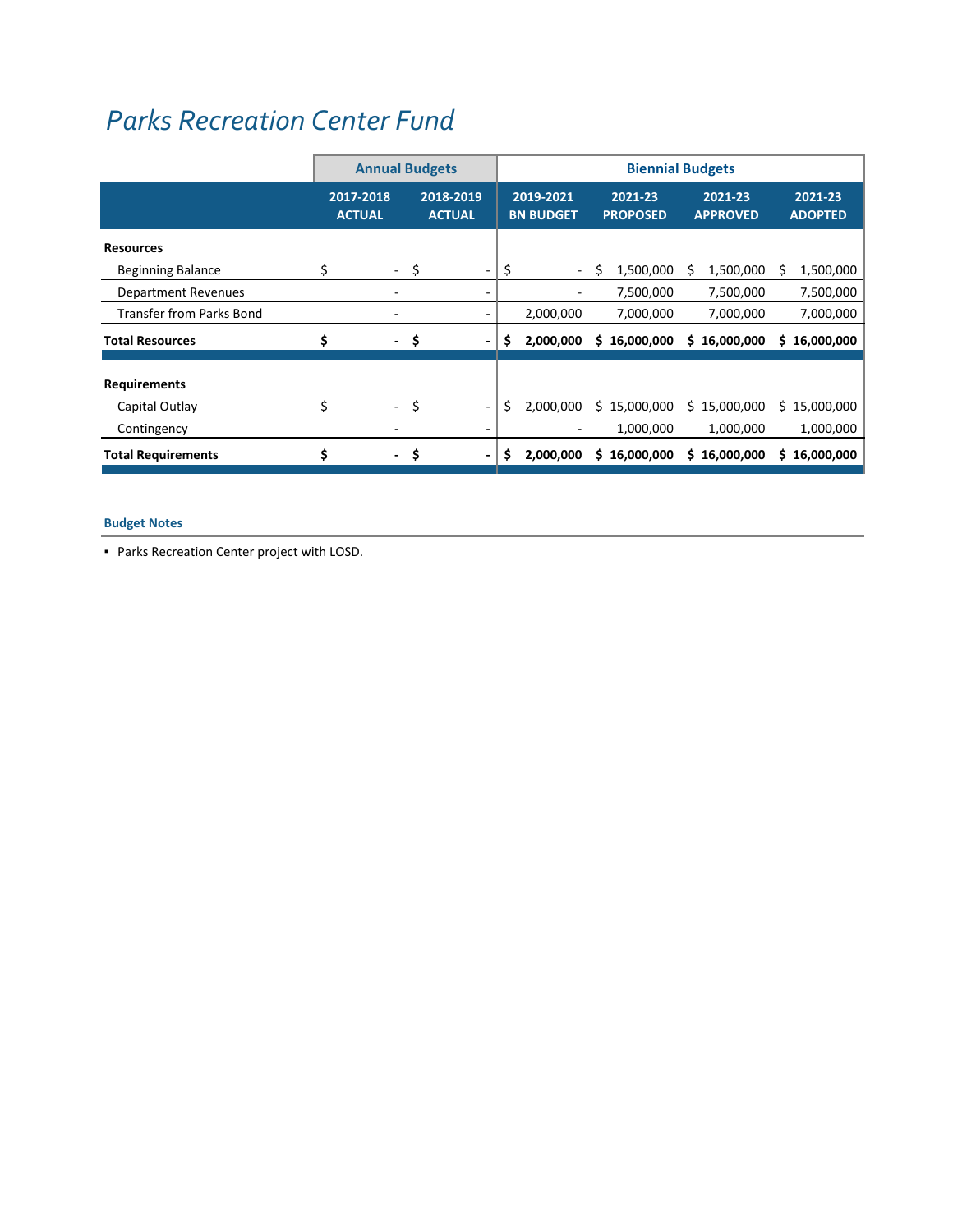

CITY OF LAKE OSWEGO GROUP SUMMARY

## **Budget Document - Other Funds**

For 2021-23

| Category                                                   | <b>ACTUAL</b> | <b>ACTUAL</b> | 2019-2021<br><b>BUDGET</b> | 2021-2022<br><b>Biennium-Prop</b> | 2021-2022<br>Biennium-Appr | 2021-2022<br><b>Biennium-Adopt</b> |
|------------------------------------------------------------|---------------|---------------|----------------------------|-----------------------------------|----------------------------|------------------------------------|
| <b>Fund: 595 - PARKS RECREATION CENTER FUND</b>            |               |               |                            |                                   |                            |                                    |
| <b>Department: 595 - Parks Recreation Center Resources</b> |               |               |                            |                                   |                            |                                    |
| Revenue                                                    |               |               |                            |                                   |                            |                                    |
| Category: 302 - BEGINNING FUND BALANCES                    |               |               |                            |                                   |                            |                                    |
| 3020 - Beginning Fund Balances                             | 0.00          | 0.00          | 0.00                       | 1,500,000.00                      | 1,500,000.00               | 1,500,000.00                       |
| Category: 302 - BEGINNING FUND BALANCES Total:             | 0.00          | 0.00          | 0.00                       | 1,500,000.00                      | 1,500,000.00               | 1,500,000.00                       |
| Category: 305 - INTERGOVERNMENTAL                          |               |               |                            |                                   |                            |                                    |
| 3050 - Intergovernmental                                   | 0.00          | 0.00          | 0.00                       | 7,500,000.00                      | 7,500,000.00               | 7,500,000.00                       |
| Category: 305 - INTERGOVERNMENTAL Total:                   | 0.00          | 0.00          | 0.00                       | 7,500,000.00                      | 7,500,000.00               | 7,500,000.00                       |
| Category: 320 - TRANSFERS                                  |               |               |                            |                                   |                            |                                    |
| 3220 - Operating Transfers                                 | 0.00          | 0.00          | 2,000,000.00               | 7,000,000.00                      | 7,000,000.00               | 7,000,000.00                       |
| Category: 320 - TRANSFERS Total:                           | 0.00          | 0.00          | 2,000,000.00               | 7,000,000.00                      | 7,000,000.00               | 7,000,000.00                       |
| <b>Revenue Total:</b>                                      | 0.00          | 0.00          | 2,000,000.00               | 16,000,000.00                     | 16,000,000.00              | 16,000,000.00                      |
| Department: 595 - Parks Recreation Center Resources T      | 0.00          | 0.00          | 2,000,000.00               | 16,000,000.00                     | 16,000,000.00              | 16,000,000.00                      |
| <b>Department: 596 - Parks Recreation Center</b>           |               |               |                            |                                   |                            |                                    |
| <b>Expense</b>                                             |               |               |                            |                                   |                            |                                    |
| Category: 480 - CAPITAL OUTLAY                             |               |               |                            |                                   |                            |                                    |
| 4810 - Capital and Improvements                            | 0.00          | 0.00          | 2,000,000.00               | 15,000,000.00                     | 15,000,000.00              | 15,000,000.00                      |
| Category: 480 - CAPITAL OUTLAY Total:                      | 0.00          | 0.00          | 2,000,000.00               | 15,000,000.00                     | 15,000,000.00              | 15,000,000.00                      |
| Category: 490 - CONTINGENCY                                |               |               |                            |                                   |                            |                                    |
| 4900 - Contingency                                         | 0.00          | 0.00          | 0.00                       | 1,000,000.00                      | 1,000,000.00               | 1,000,000.00                       |
| Category: 490 - CONTINGENCY Total:                         | 0.00          | 0.00          | 0.00                       | 1,000,000.00                      | 1,000,000.00               | 1,000,000.00                       |
| <b>Expense Total:</b>                                      | 0.00          | 0.00          | 2,000,000.00               | 16,000,000.00                     | 16,000,000.00              | 16,000,000.00                      |
| Department: 596 - Parks Recreation Center Total:           | 0.00          | 0.00          | 2,000,000.00               | 16,000,000.00                     | 16,000,000.00              | 16,000,000.00                      |
| Fund: 595 - PARKS RECREATION CENTER FUND Surplus (         | 0.00          | 0.00          | 0.00                       | 0.00                              | 0.00                       | 0.00                               |
| <b>Report Surplus (Deficit):</b>                           | 0.00          | 0.00          | 0.00                       | 0.00                              | 0.00                       | 0.00                               |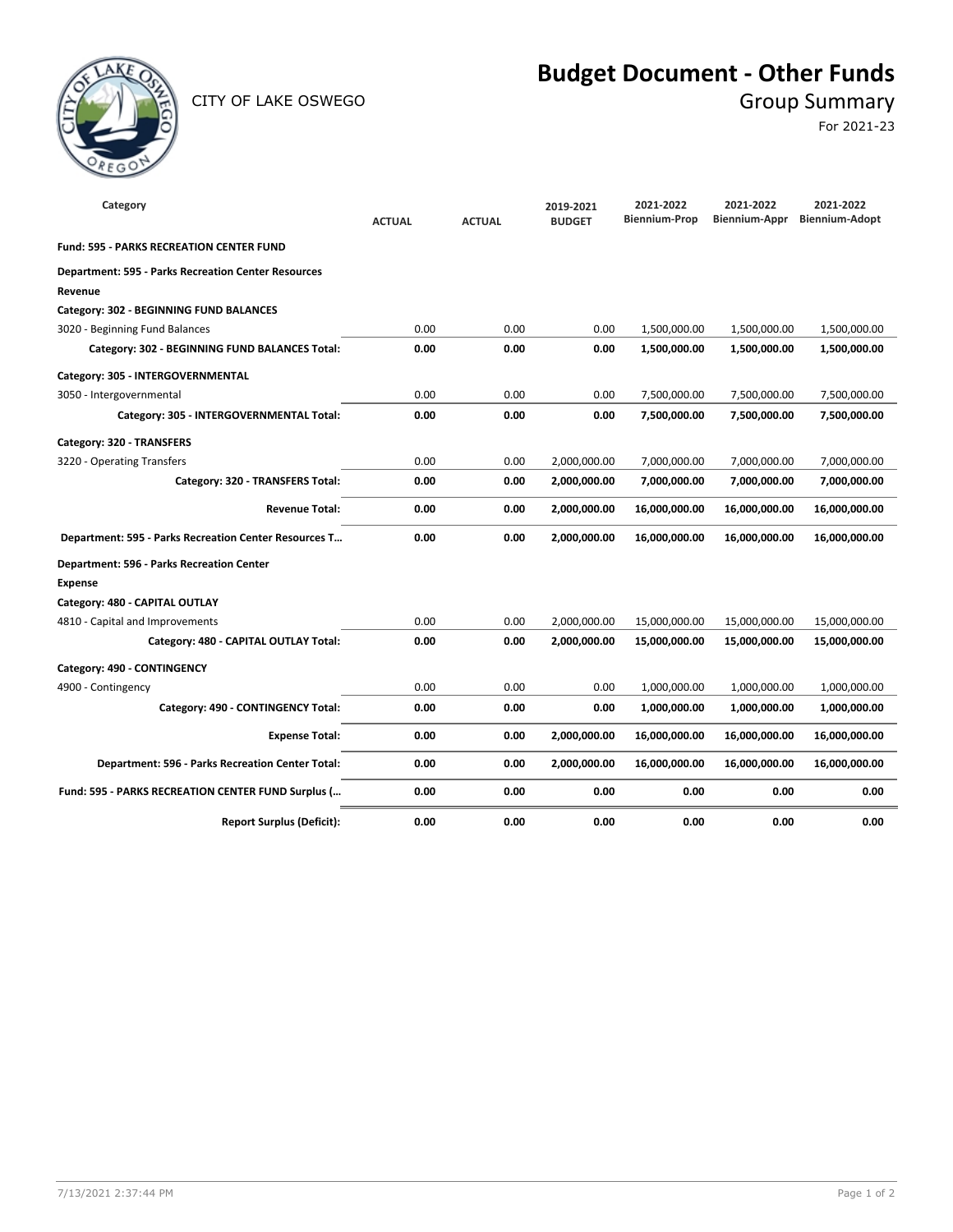## *ACC [Endowment](http://www.ci.oswego.or.us/acc/about-adult-community-center)*

|                                      |    | <b>Annual Budgets</b>      |    |                            | <b>Biennial Budgets</b> |                               |   |                            |   |                            |   |                           |
|--------------------------------------|----|----------------------------|----|----------------------------|-------------------------|-------------------------------|---|----------------------------|---|----------------------------|---|---------------------------|
|                                      |    | 2017-2018<br><b>ACTUAL</b> |    | 2018-2019<br><b>ACTUAL</b> |                         | 2019-2021<br><b>BN BUDGET</b> |   | 2021-23<br><b>PROPOSED</b> |   | 2021-23<br><b>APPROVED</b> |   | 2021-23<br><b>ADOPTED</b> |
| <b>Resources</b>                     |    |                            |    |                            |                         |                               |   |                            |   |                            |   |                           |
| <b>Beginning Balance</b>             | \$ | 2,033,951                  | s  | 2,222,392                  | \$                      | 2,187,392                     | s | 2,067,585                  | S | 2,067,585                  | S | 2,067,585                 |
| <b>Department Revenues</b>           |    | 188,441                    |    | 143,319                    |                         | 460,000                       |   | 120,000                    |   | 120,000                    |   | 120,000                   |
| <b>Total Resources</b>               | \$ | 2,222,392                  |    | 2,365,711                  | s                       | 2,647,392                     | s | 2,187,585                  |   | 2,187,585                  | s | 2,187,585                 |
| <b>Requirements</b>                  |    |                            |    |                            |                         |                               |   |                            |   |                            |   |                           |
| Transfers                            | \$ | $\sim$                     | S. |                            | \$                      | 780,000                       | S | 180,000                    | S | 180,000                    | S | 180,000                   |
| Reserve for Future Expenditure       |    |                            |    |                            |                         | 1,867,392                     |   | 2,007,585                  |   | 2,007,585                  |   | 2,007,585                 |
| <b>Unappropriated Ending Balance</b> |    | 2,222,392                  |    | 2,365,711                  |                         |                               |   |                            |   |                            |   |                           |
| <b>Total Requirements</b>            | S. | 2,222,392                  | s  | 2,365,711                  | s                       | 2,647,392                     | s | 2,187,585                  | s | 2,187,585                  | s | 2,187,585                 |

### **Budget Notes**

▪ The Adult Community Center (ACC) endowment use is restricted for certain purposes.

# *Library [Endowments](http://www.ci.oswego.or.us/library/about-us)*

|                                      |    | <b>Annual Budgets</b>      |    |                            | <b>Biennial Budgets</b> |                               |     |                            |     |                            |    |                           |
|--------------------------------------|----|----------------------------|----|----------------------------|-------------------------|-------------------------------|-----|----------------------------|-----|----------------------------|----|---------------------------|
|                                      |    | 2017-2018<br><b>ACTUAL</b> |    | 2018-2019<br><b>ACTUAL</b> |                         | 2019-2021<br><b>BN BUDGET</b> |     | 2021-23<br><b>PROPOSED</b> |     | 2021-23<br><b>APPROVED</b> |    | 2021-23<br><b>ADOPTED</b> |
| <b>Resources</b>                     |    |                            |    |                            |                         |                               |     |                            |     |                            |    |                           |
| <b>Beginning Balance</b>             |    | 3,305,712                  | S  | 3,597,985                  | S                       | 3,665,985                     |     | 4,342,637                  | s   | 4,342,637                  |    | 4,342,637                 |
| Department Revenues                  |    | 319,121                    |    | 232,476                    |                         | 202,000                       |     | 200,000                    |     | 200,000                    |    | 200,000                   |
| <b>Total Resources</b>               | S  | 3,624,833                  | s  | 3,830,461                  | S                       | 3,867,985                     | s   | 4,542,637                  | s   | 4,542,637                  | s  | 4,542,637                 |
|                                      |    |                            |    |                            |                         |                               |     |                            |     |                            |    |                           |
| <b>Requirements</b>                  |    |                            |    |                            |                         |                               |     |                            |     |                            |    |                           |
| <b>Transfers</b>                     | S. | 26,848                     | S. | 26,658                     | \$.                     | 57,000                        | - S | 60,000                     | - S | 60,000                     | -S | 60,000                    |
| Reserve for Future Expenditure       |    |                            |    |                            |                         | 3,360,985                     |     | 3,782,637                  |     | 3,782,637                  |    | 3,782,637                 |
| <b>Unappropriated Ending Balance</b> |    | 3,597,985                  |    | 3,803,803                  |                         | 450,000                       |     | 700,000                    |     | 700,000                    |    | 700,000                   |
| <b>Total Requirements</b>            | S  | 3,624,833                  |    | 3,830,461                  | s                       | 3,867,985                     |     | 4,542,637                  |     | 4,542,637                  |    | 4,542,637                 |

## **Budget Notes**

▪ The City has two Library endowments. The funds can be used for certain purposes and are restricted.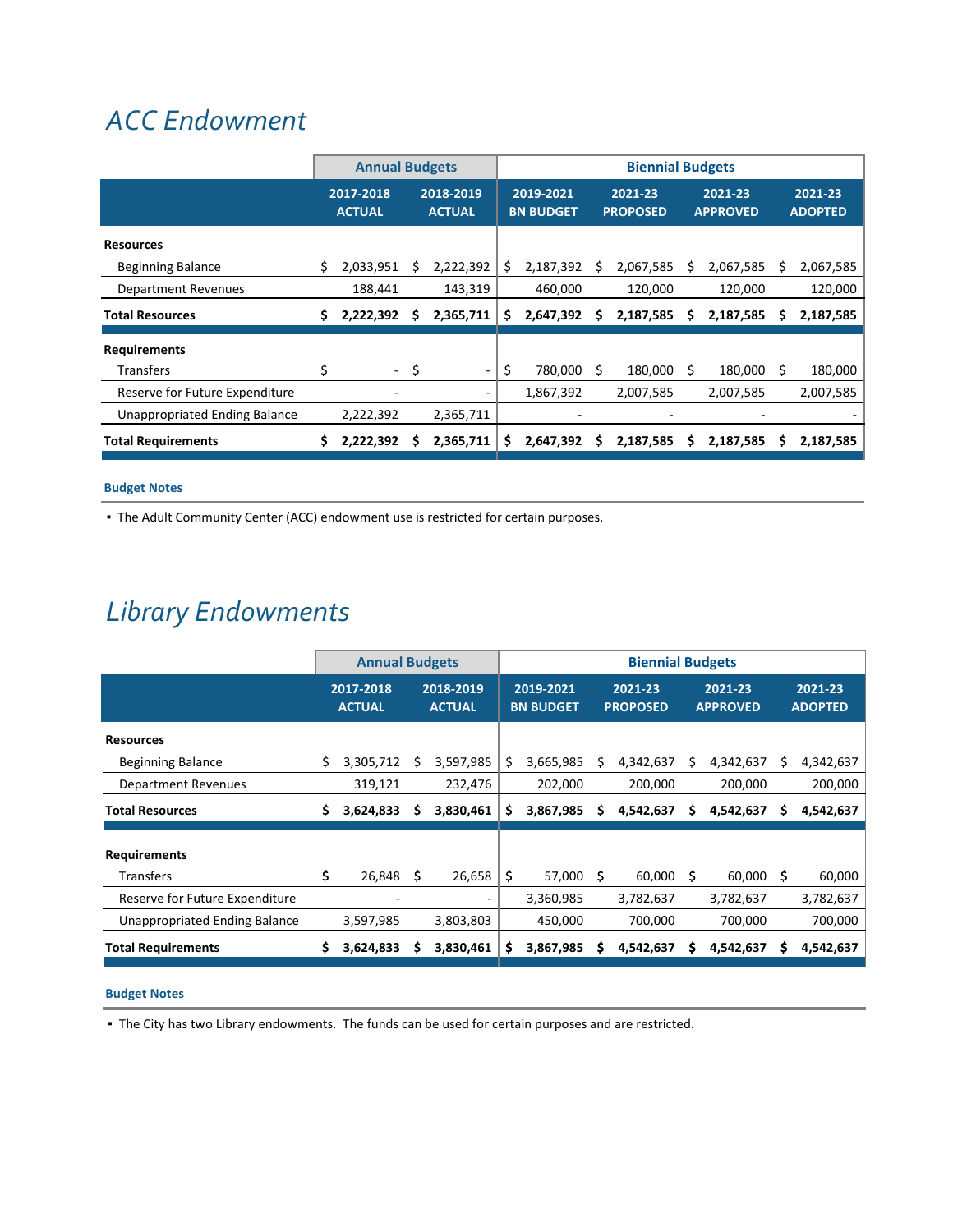| Category                                           | 2017-2018<br><b>ACTUAL</b> | 2018-2019<br><b>ACTUAL</b> | 2019-2021<br><b>BUDGET</b> | 2021-2022<br><b>Biennium-Prop</b> | 2021-2022<br><b>Biennium-Appr</b> | 2021-2022<br><b>Biennium-Adopt</b> |
|----------------------------------------------------|----------------------------|----------------------------|----------------------------|-----------------------------------|-----------------------------------|------------------------------------|
| Fund: 850 - ACC ENDOWMENT FUND                     |                            |                            |                            |                                   |                                   |                                    |
| <b>Department: 850 - ACC Endowment Resources</b>   |                            |                            |                            |                                   |                                   |                                    |
| Revenue                                            |                            |                            |                            |                                   |                                   |                                    |
| Category: 302 - BEGINNING FUND BALANCES            |                            |                            |                            |                                   |                                   |                                    |
| 3020 - Beginning Fund Balances                     | 2,033,951.40               | 2,222,391.92               | 2,187,392.00               | 2,067,585.00                      | 2,067,585.00                      | 2,067,585.00                       |
| Category: 302 - BEGINNING FUND BALANCES Total:     | 2,033,951.40               | 2,222,391.92               | 2,187,392.00               | 2,067,585.00                      | 2,067,585.00                      | 2,067,585.00                       |
| Category: 310 - MISCELLANEOUS REVENUES             |                            |                            |                            |                                   |                                   |                                    |
| 3100 - Miscellaneous Revenues                      | 188,440.52                 | 143.318.70                 | 460.000.00                 | 120.000.00                        | 120.000.00                        | 120.000.00                         |
| Category: 310 - MISCELLANEOUS REVENUES Total:      | 188,440.52                 | 143,318.70                 | 460,000.00                 | 120,000.00                        | 120,000.00                        | 120,000.00                         |
| <b>Revenue Total:</b>                              | 2,222,391.92               | 2,365,710.62               | 2,647,392.00               | 2,187,585.00                      | 2,187,585.00                      | 2,187,585.00                       |
| Department: 850 - ACC Endowment Resources Total:   | 2,222,391.92               | 2,365,710.62               | 2,647,392.00               | 2,187,585.00                      | 2,187,585.00                      | 2,187,585.00                       |
| Department: 851 - ACC Endowment                    |                            |                            |                            |                                   |                                   |                                    |
| <b>Expense</b>                                     |                            |                            |                            |                                   |                                   |                                    |
| Category: 470 - TRANSFERS                          |                            |                            |                            |                                   |                                   |                                    |
| 4720 - Operating Transfers                         | 0.00                       | 0.00                       | 780,000.00                 | 180.000.00                        | 180.000.00                        | 180.000.00                         |
| Category: 470 - TRANSFERS Total:                   | 0.00                       | 0.00                       | 780,000.00                 | 180,000.00                        | 180,000.00                        | 180,000.00                         |
| Category: 495 - RESERVE FOR FUTURE EXPENDITURE     |                            |                            |                            |                                   |                                   |                                    |
| 4950 - Reserve for Future Expenditure              | 0.00                       | 0.00                       | 1,867,392.00               | 2,007,585.00                      | 2,007,585.00                      | 2,007,585.00                       |
| Category: 495 - RESERVE FOR FUTURE EXPENDITURE Tot | 0.00                       | 0.00                       | 1,867,392.00               | 2,007,585.00                      | 2,007,585.00                      | 2,007,585.00                       |
| <b>Expense Total:</b>                              | 0.00                       | 0.00                       | 2,647,392.00               | 2,187,585.00                      | 2,187,585.00                      | 2,187,585.00                       |
| Department: 851 - ACC Endowment Total:             | 0.00                       | 0.00                       | 2,647,392.00               | 2,187,585.00                      | 2,187,585.00                      | 2,187,585.00                       |
| Fund: 850 - ACC ENDOWMENT FUND Surplus (Deficit):  | 2,222,391.92               | 2,365,710.62               | 0.00                       | 0.00                              | 0.00                              | 0.00                               |
| <b>Report Surplus (Deficit):</b>                   | 13,277,578.88              | 15,304,781.30              | 0.00                       | 0.00                              | 0.00                              | 0.00                               |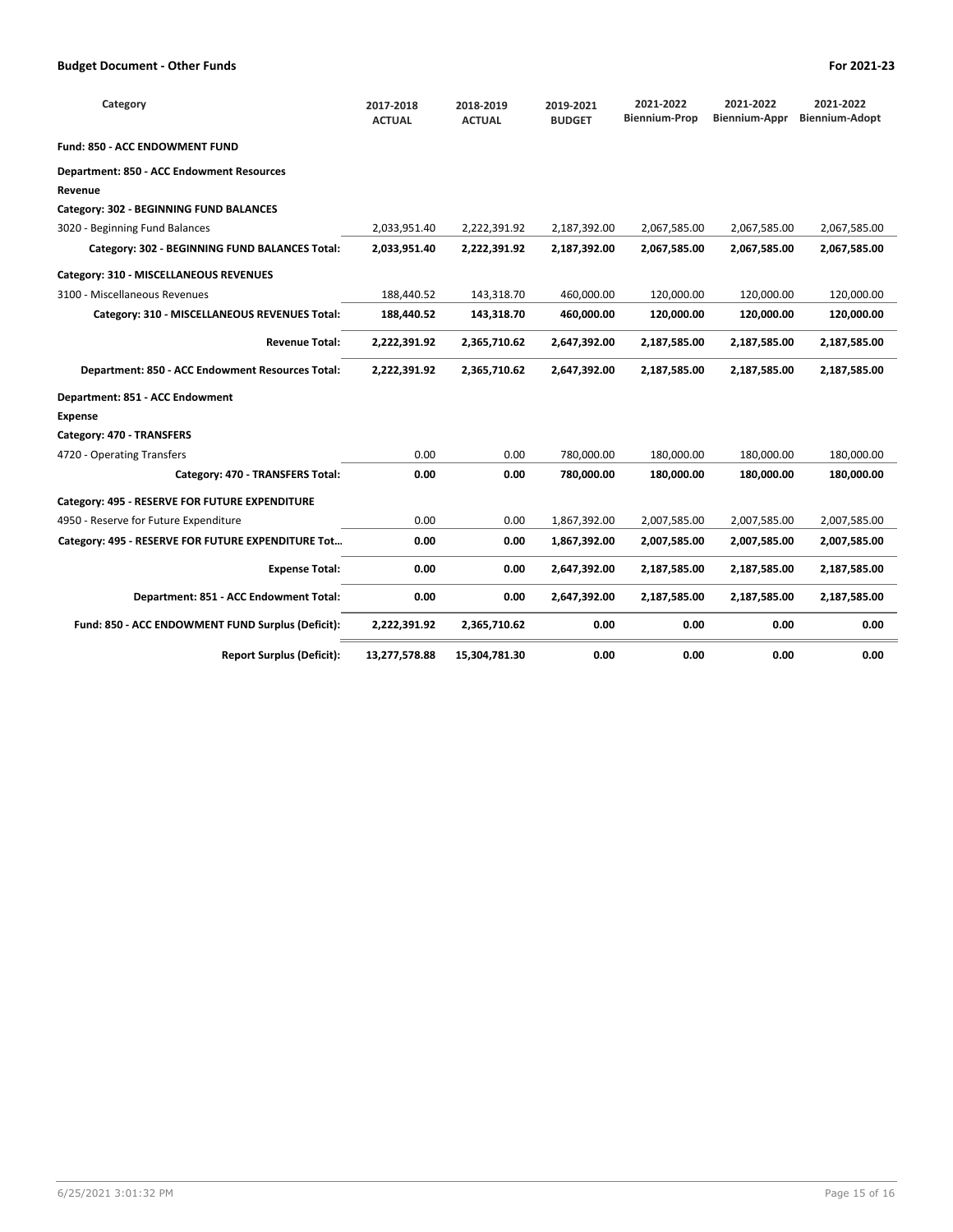| Category                                             | 2017-2018<br><b>ACTUAL</b> | 2018-2019<br><b>ACTUAL</b> | 2019-2021<br><b>BUDGET</b> | 2021-2022<br><b>Biennium-Prop</b> | 2021-2022<br>Biennium-Appr | 2021-2022<br><b>Biennium-Adopt</b> |
|------------------------------------------------------|----------------------------|----------------------------|----------------------------|-----------------------------------|----------------------------|------------------------------------|
| <b>Fund: 840 - LIBRARY ENDOWMENTS FUND</b>           |                            |                            |                            |                                   |                            |                                    |
| Department: 840 - Library Endowment Resources        |                            |                            |                            |                                   |                            |                                    |
| Revenue                                              |                            |                            |                            |                                   |                            |                                    |
| Category: 302 - BEGINNING FUND BALANCES              |                            |                            |                            |                                   |                            |                                    |
| 3020 - Beginning Fund Balances                       | 3,305,711.62               | 3,597,984.86               | 3,665,985.00               | 4,342,637.00                      | 4,342,637.00               | 4,342,637.00                       |
| Category: 302 - BEGINNING FUND BALANCES Total:       | 3,305,711.62               | 3,597,984.86               | 3,665,985.00               | 4,342,637.00                      | 4,342,637.00               | 4,342,637.00                       |
| Category: 310 - MISCELLANEOUS REVENUES               |                            |                            |                            |                                   |                            |                                    |
| 3100 - Miscellaneous Revenues                        | 319,121.24                 | 232,476.45                 | 202,000.00                 | 200,000.00                        | 200,000.00                 | 200,000.00                         |
| Category: 310 - MISCELLANEOUS REVENUES Total:        | 319,121.24                 | 232,476.45                 | 202,000.00                 | 200,000.00                        | 200,000.00                 | 200,000.00                         |
| <b>Revenue Total:</b>                                | 3,624,832.86               | 3,830,461.31               | 3,867,985.00               | 4,542,637.00                      | 4,542,637.00               | 4,542,637.00                       |
| Department: 840 - Library Endowment Resources Total: | 3,624,832.86               | 3,830,461.31               | 3,867,985.00               | 4,542,637.00                      | 4,542,637.00               | 4,542,637.00                       |
| Department: 841 - Library Endowment                  |                            |                            |                            |                                   |                            |                                    |
| <b>Expense</b>                                       |                            |                            |                            |                                   |                            |                                    |
| Category: 470 - TRANSFERS                            |                            |                            |                            |                                   |                            |                                    |
| 4720 - Operating Transfers                           | 26,848.00                  | 26,658.00                  | 57,000.00                  | 60,000.00                         | 60.000.00                  | 60,000.00                          |
| Category: 470 - TRANSFERS Total:                     | 26,848.00                  | 26,658.00                  | 57,000.00                  | 60,000.00                         | 60,000.00                  | 60,000.00                          |
| Category: 495 - RESERVE FOR FUTURE EXPENDITURE       |                            |                            |                            |                                   |                            |                                    |
| 4950 - Reserve for Future Expenditure                | 0.00                       | 0.00                       | 3,360,985.00               | 3,782,637.00                      | 3,782,637.00               | 3,782,637.00                       |
| Category: 495 - RESERVE FOR FUTURE EXPENDITURE Tot   | 0.00                       | 0.00                       | 3,360,985.00               | 3,782,637.00                      | 3,782,637.00               | 3,782,637.00                       |
| Category: 498 - ENDING FUND BALANCE                  |                            |                            |                            |                                   |                            |                                    |
| 4980 - Unappropriated Ending Fund Balance            | 0.00                       | 0.00                       | 450,000.00                 | 700,000.00                        | 700,000.00                 | 700,000.00                         |
| Category: 498 - ENDING FUND BALANCE Total:           | 0.00                       | 0.00                       | 450,000.00                 | 700,000.00                        | 700,000.00                 | 700,000.00                         |
| <b>Expense Total:</b>                                | 26,848.00                  | 26,658.00                  | 3,867,985.00               | 4,542,637.00                      | 4,542,637.00               | 4,542,637.00                       |
| Department: 841 - Library Endowment Total:           | 26,848.00                  | 26,658.00                  | 3,867,985.00               | 4,542,637.00                      | 4,542,637.00               | 4,542,637.00                       |
| Fund: 840 - LIBRARY ENDOWMENTS FUND Surplus (Defic   | 3,597,984.86               | 3,803,803.31               | 0.00                       | 0.00                              | 0.00                       | 0.00                               |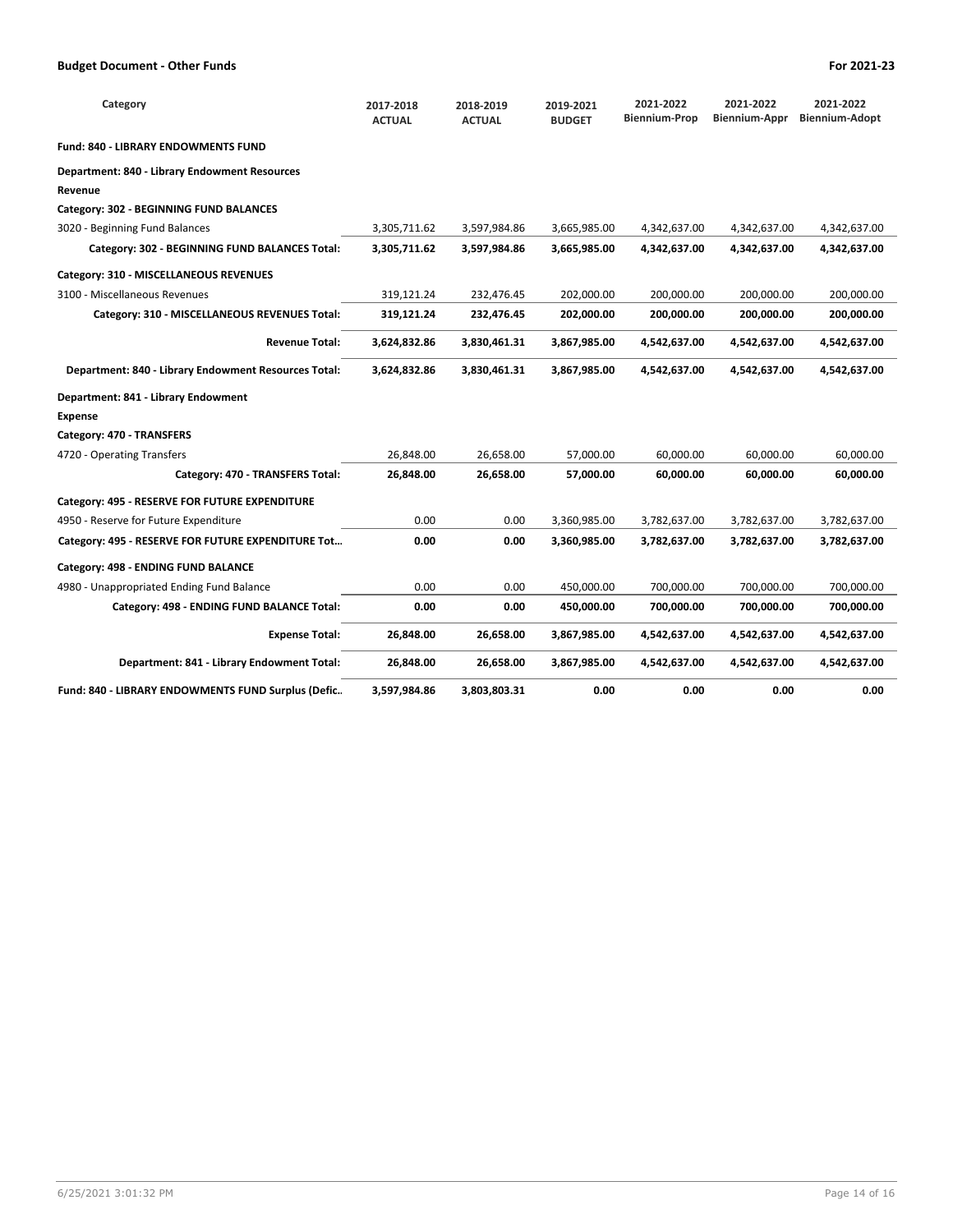# *Capital Reserve*

|                                      |    | <b>Annual Budgets</b>      |    |                            | <b>Biennial Budgets</b> |                               |      |                            |      |                            |      |                           |
|--------------------------------------|----|----------------------------|----|----------------------------|-------------------------|-------------------------------|------|----------------------------|------|----------------------------|------|---------------------------|
|                                      |    | 2017-2018<br><b>ACTUAL</b> |    | 2018-2019<br><b>ACTUAL</b> |                         | 2019-2021<br><b>BN BUDGET</b> |      | 2021-23<br><b>PROPOSED</b> |      | 2021-23<br><b>APPROVED</b> |      | 2021-23<br><b>ADOPTED</b> |
| <b>Resources</b>                     |    |                            |    |                            |                         |                               |      |                            |      |                            |      |                           |
| <b>Beginning Balance</b>             | S  | 1,871,594                  | S  | 526,355                    | Ś                       | 2,038,356                     |      | 2,052,124                  | S    | 2,052,124                  | S    | 2,052,124                 |
| <b>Department Revenues</b>           |    | 8,761                      |    | 39,155                     |                         | 128,000                       |      | 10,000                     |      | 10,000                     |      | 10,000                    |
| Transfer from General Fund           |    | 200,000                    |    | 1,500,000                  |                         | 7,845,000                     |      | 3,400,000                  |      | 1,800,000                  |      | 1,800,000                 |
| <b>Total Resources</b>               | \$ | 2,080,355                  | s  | 2,065,510                  |                         | \$10,011,356                  | s    | 5,462,124                  | s    | 3,862,124                  | s    | 3,862,124                 |
| <b>Requirements</b>                  |    |                            |    |                            |                         |                               |      |                            |      |                            |      |                           |
| <b>Transfers</b>                     | Ś  | 1,554,000                  | \$ | -                          | \$                      |                               | - \$ |                            | - \$ |                            | - \$ |                           |
| Capital Outlay                       |    |                            |    |                            |                         | 9,500,000                     |      | 1,500,000                  |      | 1,500,000                  |      | 1,500,000                 |
| Reserve for Future Expenditure       |    |                            |    |                            |                         |                               |      | 3,962,124                  |      | 2,362,124                  |      | 2,362,124                 |
| <b>Unappropriated Ending Balance</b> |    | 526,355                    |    | 2,065,510                  |                         | 511,356                       |      |                            |      |                            |      |                           |
| <b>Total Requirements</b>            |    | 2,080,355                  |    | 2,065,510                  | S.                      | 10,011,356                    |      | 5,462,124                  |      | 3,862,124                  |      | 3,862,124                 |

### **Budget Notes**

▪ Transfer in from the General Fund are department contributions for the City Hall/Civic Center.

▪ Reserve for Future Expenditure reflects \$1,800,000 set aside for Parks Recreation Center; and \$500,000 set aside for the Library, and the remainder for general capital reserve.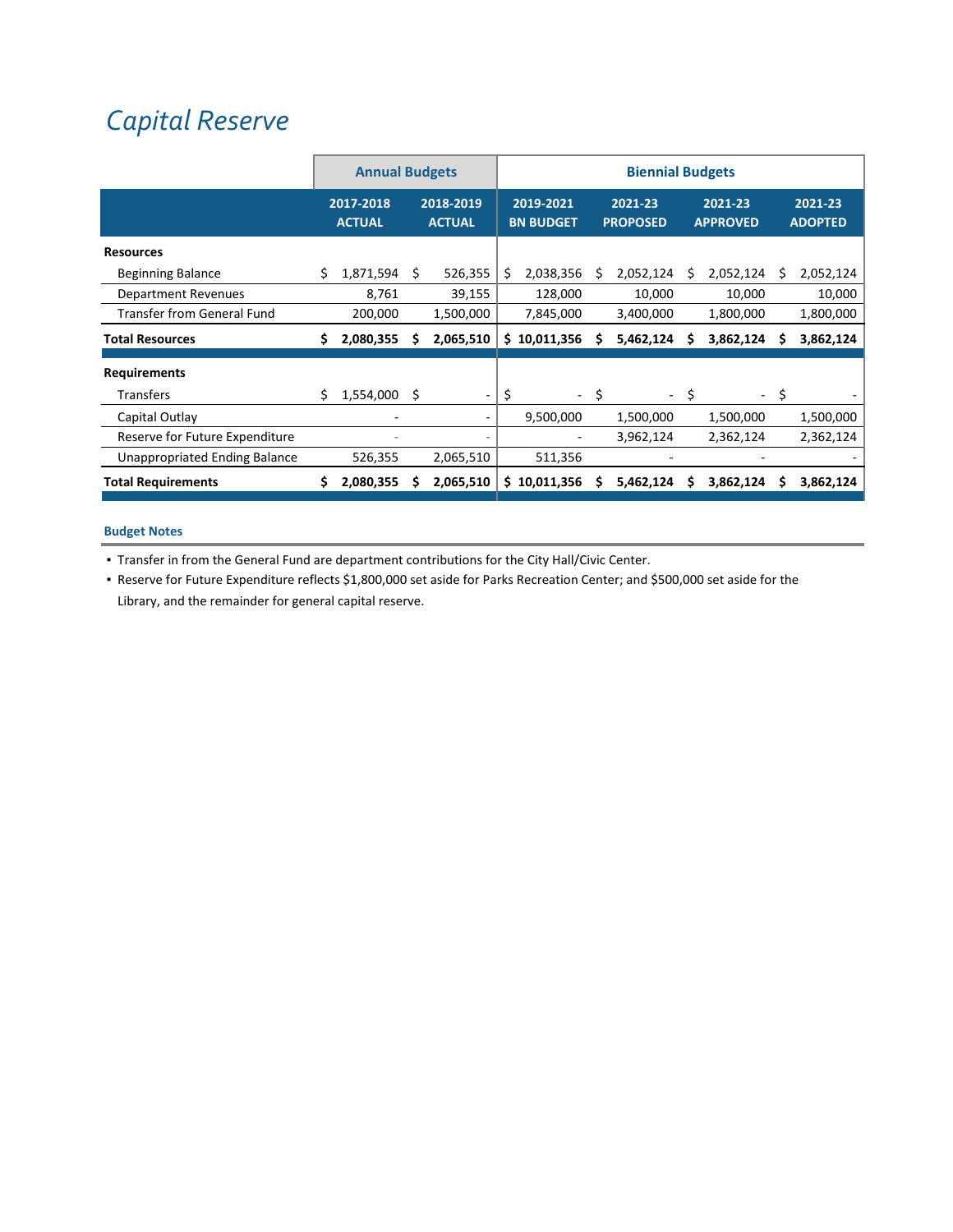

CITY OF LAKE OSWEGO GROUP SUMMARY

## **Budget Document - Other Funds**

For 2021-23

| Category                                                      | 2017-2018<br><b>ACTUAL</b> | 2018-2019<br><b>ACTUAL</b> | 2019-2021<br><b>BUDGET</b> | 2021-2022<br><b>Biennium-Prop</b> | 2021-2022<br><b>Biennium-Appr</b> | 2021-2022<br><b>Biennium-Adopt</b> |
|---------------------------------------------------------------|----------------------------|----------------------------|----------------------------|-----------------------------------|-----------------------------------|------------------------------------|
| Fund: 180 - CAPITAL RESERVE FUND                              |                            |                            |                            |                                   |                                   |                                    |
| <b>Department: 180 - Capital Reserve Resources</b><br>Revenue |                            |                            |                            |                                   |                                   |                                    |
| Category: 302 - BEGINNING FUND BALANCES                       |                            |                            |                            |                                   |                                   |                                    |
| 3020 - Beginning Fund Balances                                | 1,871,594.42               | 526,355.56                 | 2,038,356.00               | 2,052,124.00                      | 2,052,124.00                      | 2,052,124.00                       |
| Category: 302 - BEGINNING FUND BALANCES Total:                | 1,871,594.42               | 526,355.56                 | 2,038,356.00               | 2,052,124.00                      | 2,052,124.00                      | 2,052,124.00                       |
| Category: 310 - MISCELLANEOUS REVENUES                        |                            |                            |                            |                                   |                                   |                                    |
| 3100 - Miscellaneous Revenues                                 | 8,761.14                   | 39,154.69                  | 128,000.00                 | 10,000.00                         | 10,000.00                         | 10,000.00                          |
| Category: 310 - MISCELLANEOUS REVENUES Total:                 | 8,761.14                   | 39,154.69                  | 128,000.00                 | 10,000.00                         | 10,000.00                         | 10,000.00                          |
| Category: 320 - TRANSFERS                                     |                            |                            |                            |                                   |                                   |                                    |
| 3220 - Operating Transfers                                    | 200,000.00                 | 1,500,000.00               | 7,845,000.00               | 3,400,000.00                      | 1,800,000.00                      | 1,800,000.00                       |
| Category: 320 - TRANSFERS Total:                              | 200,000.00                 | 1,500,000.00               | 7,845,000.00               | 3,400,000.00                      | 1,800,000.00                      | 1,800,000.00                       |
| <b>Revenue Total:</b>                                         | 2,080,355.56               | 2,065,510.25               | 10,011,356.00              | 5,462,124.00                      | 3,862,124.00                      | 3,862,124.00                       |
| Department: 180 - Capital Reserve Resources Total:            | 2,080,355.56               | 2,065,510.25               | 10,011,356.00              | 5,462,124.00                      | 3,862,124.00                      | 3,862,124.00                       |
| Department: 181 - Capital Reserve                             |                            |                            |                            |                                   |                                   |                                    |
| <b>Expense</b>                                                |                            |                            |                            |                                   |                                   |                                    |
| Category: 420 - MATERIALS & SERVICES                          |                            |                            |                            |                                   |                                   |                                    |
| 4290 - Other Materials and Supplies                           | 0.00                       | 0.00                       | 0.00                       | 0.00                              | 0.00                              | 0.00                               |
| 4310 - Professional & Technical Svcs                          | 0.00                       | 0.00                       | 0.00                       | 0.00                              | 0.00                              | 0.00                               |
| 4420 - Intergovernmental Expense                              | 0.00                       | 0.00                       | 0.00                       | 0.00                              | 0.00                              | 0.00                               |
| Category: 420 - MATERIALS & SERVICES Total:                   | 0.00                       | 0.00                       | 0.00                       | 0.00                              | 0.00                              | 0.00                               |
| Category: 470 - TRANSFERS                                     |                            |                            |                            |                                   |                                   |                                    |
| 4720 - Operating Transfers                                    | 1,554,000.00               | 0.00                       | 0.00                       | 0.00                              | 0.00                              | 0.00                               |
| Category: 470 - TRANSFERS Total:                              | 1,554,000.00               | 0.00                       | 0.00                       | 0.00                              | 0.00                              | 0.00                               |
| Category: 480 - CAPITAL OUTLAY                                |                            |                            |                            |                                   |                                   |                                    |
| 4810 - Capital and Improvements                               | 0.00                       | 0.00                       | 9,500,000.00               | 1,500,000.00                      | 1,500,000.00                      | 1,500,000.00                       |
| Category: 480 - CAPITAL OUTLAY Total:                         | 0.00                       | 0.00                       | 9,500,000.00               | 1,500,000.00                      | 1,500,000.00                      | 1,500,000.00                       |
| Category: 495 - RESERVE FOR FUTURE EXPENDITURE                |                            |                            |                            |                                   |                                   |                                    |
| 4950 - Reserve for Future Expenditure                         | 0.00                       | 0.00                       | 511,356.00                 | 3,962,124.00                      | 2,362,124.00                      | 2,362,124.00                       |
| Category: 495 - RESERVE FOR FUTURE EXPENDITURE Tot            | 0.00                       | 0.00                       | 511,356.00                 | 3,962,124.00                      | 2,362,124.00                      | 2,362,124.00                       |
| <b>Expense Total:</b>                                         | 1,554,000.00               | 0.00                       | 10,011,356.00              | 5,462,124.00                      | 3,862,124.00                      | 3,862,124.00                       |
| Department: 181 - Capital Reserve Total:                      | 1,554,000.00               | 0.00                       | 10,011,356.00              | 5,462,124.00                      | 3,862,124.00                      | 3,862,124.00                       |
| Fund: 180 - CAPITAL RESERVE FUND Surplus (Deficit):           | 526,355.56                 | 2,065,510.25               | 0.00                       | 0.00                              | 0.00                              | 0.00                               |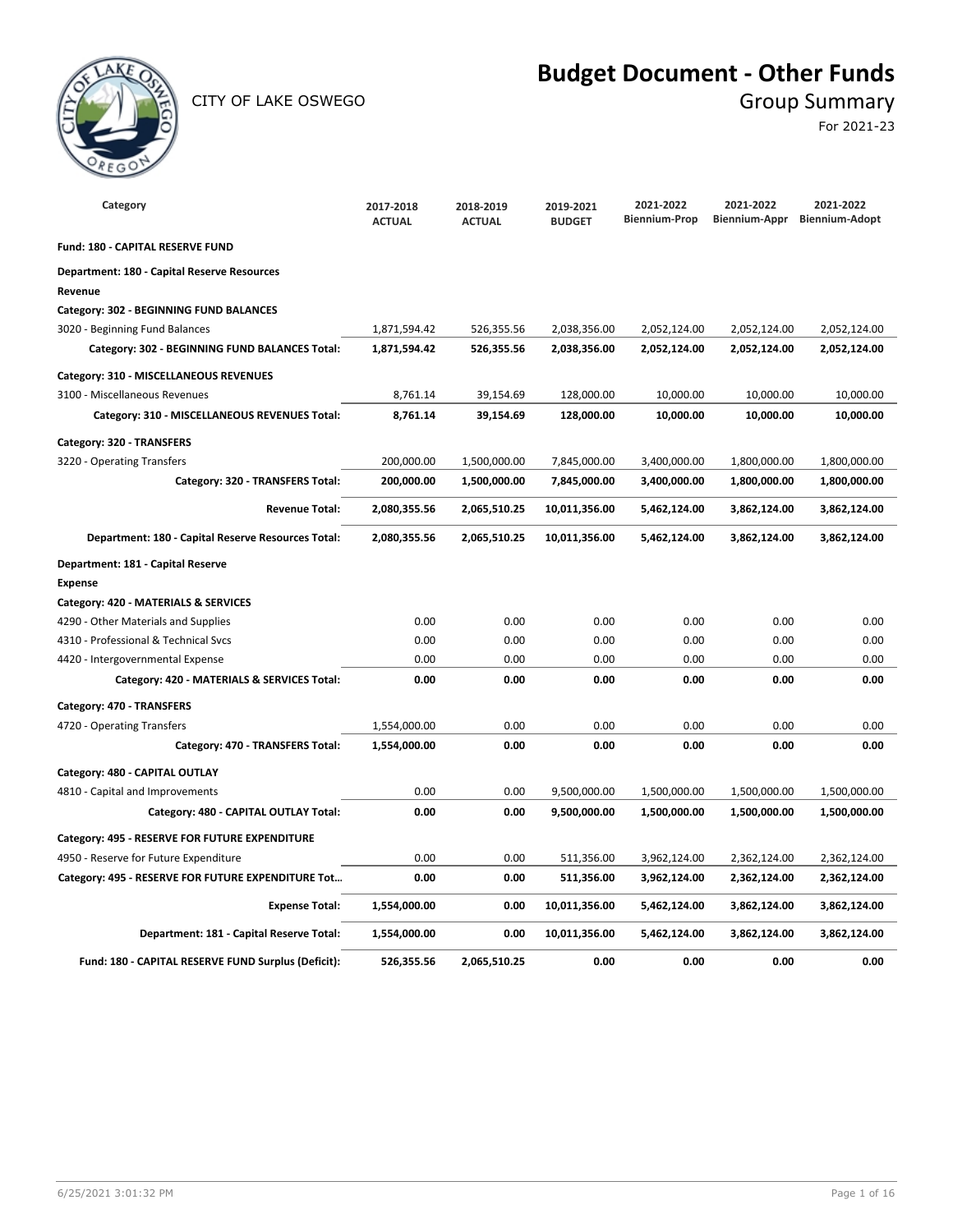# *Capital [Reserve](https://www.lotigardwater.org/) Water*

|                                |                            | <b>Annual Budgets</b>    |     |                            |  |                               | <b>Biennial Budgets</b>  |   |                            |   |                            |   |                           |  |  |
|--------------------------------|----------------------------|--------------------------|-----|----------------------------|--|-------------------------------|--------------------------|---|----------------------------|---|----------------------------|---|---------------------------|--|--|
|                                | 2017-2018<br><b>ACTUAL</b> |                          |     | 2018-2019<br><b>ACTUAL</b> |  | 2019-2021<br><b>BN BUDGET</b> |                          |   | 2021-23<br><b>PROPOSED</b> |   | 2021-23<br><b>APPROVED</b> |   | 2021-23<br><b>ADOPTED</b> |  |  |
| <b>Resources</b>               |                            |                          |     |                            |  |                               |                          |   |                            |   |                            |   |                           |  |  |
| <b>Transfer from Water</b>     |                            | $\overline{\phantom{a}}$ | \$  |                            |  |                               | $\blacksquare$           |   | 3,000,000                  |   | 3,000,000                  |   | 3,000,000                 |  |  |
| <b>Total Resources</b>         |                            | $\sim$                   | .\$ | $\overline{\phantom{0}}$   |  |                               | $\sim$                   | S | 3,000,000                  | s | 3,000,000                  | s | 3,000,000                 |  |  |
| <b>Requirements</b>            |                            |                          |     |                            |  |                               |                          |   |                            |   |                            |   |                           |  |  |
| Reserve for Future Expenditure |                            | $\overline{\phantom{a}}$ |     |                            |  |                               | $\sim$                   |   | 3,000,000                  |   | 3,000,000                  |   | 3,000,000                 |  |  |
| <b>Total Requirements</b>      |                            | $\sim$                   | -S  |                            |  |                               | $\overline{\phantom{a}}$ | S | 3,000,000                  |   | 3,000,000                  |   | 3,000,000                 |  |  |

### **Budget Notes**

▪ Transfer are the City's contribution toward future Capital requirements of the water production system as agreed to under the LO‐Tigard Water Partnership.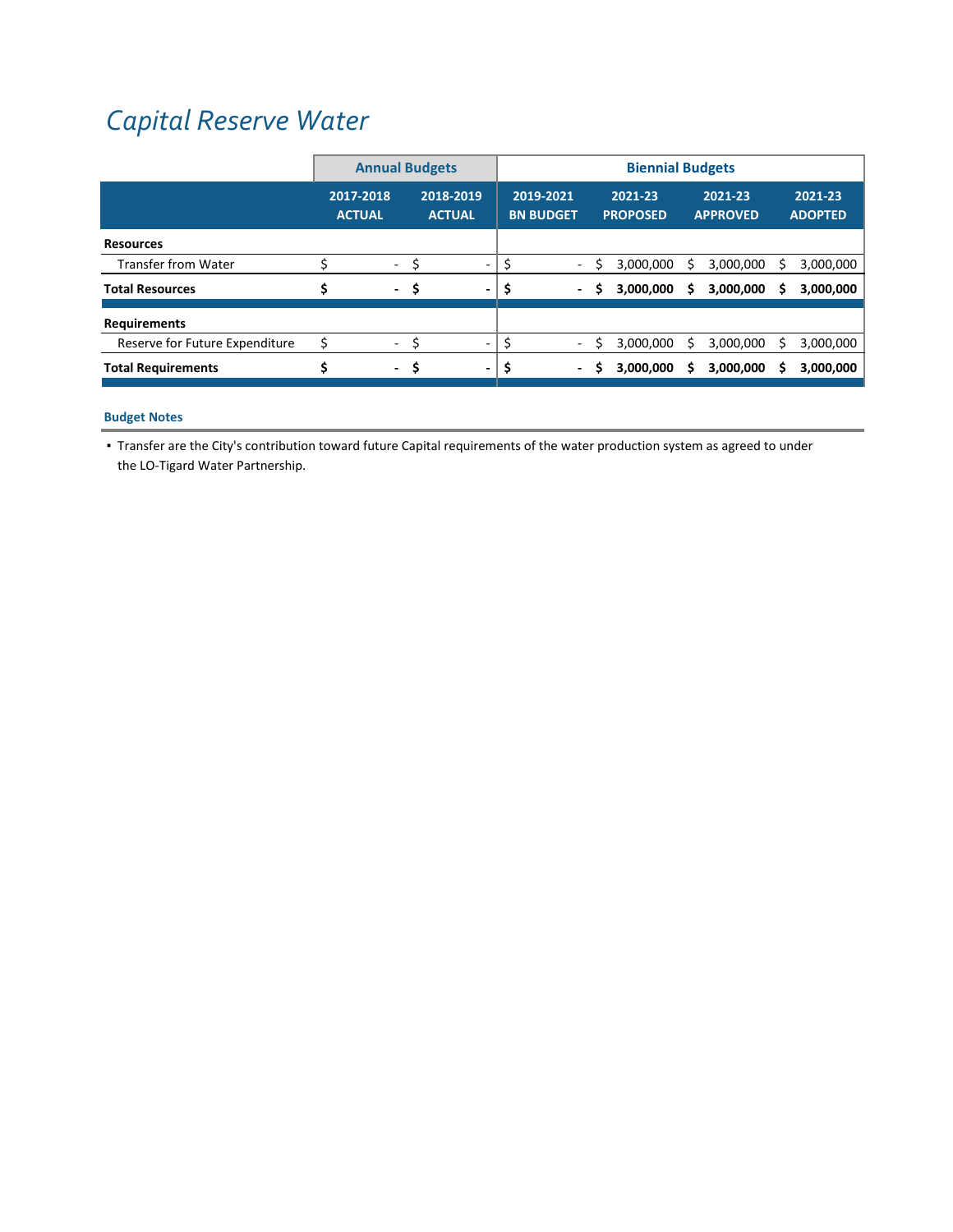

CITY OF LAKE OSWEGO GROUP SUMMARY

## **Budget Document - Other Funds**

For 2021-23

| Category                                              | <b>ACTUAL</b> | <b>ACTUAL</b> | 2019-2021<br><b>BUDGET</b> | 2021-2022<br><b>Biennium-Prop</b> | 2021-2022<br><b>Biennium-Appr</b> | 2021-2022<br><b>Biennium-Adopt</b> |
|-------------------------------------------------------|---------------|---------------|----------------------------|-----------------------------------|-----------------------------------|------------------------------------|
| <b>Fund: 615 - CAPITAL RESERVE WATER FUND</b>         |               |               |                            |                                   |                                   |                                    |
| Department: 615 - Capital Reserve Water Resources     |               |               |                            |                                   |                                   |                                    |
| Revenue                                               |               |               |                            |                                   |                                   |                                    |
| Category: 320 - TRANSFERS                             |               |               |                            |                                   |                                   |                                    |
| 3220 - Operating Transfers                            | 0.00          | 0.00          | 0.00                       | 3,000,000.00                      | 3,000,000.00                      | 3,000,000.00                       |
| Category: 320 - TRANSFERS Total:                      | 0.00          | 0.00          | 0.00                       | 3,000,000.00                      | 3,000,000.00                      | 3,000,000.00                       |
| <b>Revenue Total:</b>                                 | 0.00          | 0.00          | 0.00                       | 3,000,000.00                      | 3,000,000.00                      | 3,000,000.00                       |
| Department: 615 - Capital Reserve Water Resources Tot | 0.00          | 0.00          | 0.00                       | 3,000,000.00                      | 3.000.000.00                      | 3,000,000.00                       |
| Department: 616 - Capital Reserve Water               |               |               |                            |                                   |                                   |                                    |
| <b>Expense</b>                                        |               |               |                            |                                   |                                   |                                    |
| Category: 495 - RESERVE FOR FUTURE EXPENDITURE        |               |               |                            |                                   |                                   |                                    |
| 4950 - Reserve for Future Expenditure                 | 0.00          | 0.00          | 0.00                       | 3,000,000.00                      | 3,000,000.00                      | 3,000,000.00                       |
| Category: 495 - RESERVE FOR FUTURE EXPENDITURE Tot    | 0.00          | 0.00          | 0.00                       | 3,000,000.00                      | 3,000,000.00                      | 3,000,000.00                       |
| <b>Expense Total:</b>                                 | 0.00          | 0.00          | 0.00                       | 3,000,000.00                      | 3,000,000.00                      | 3,000,000.00                       |
| Department: 616 - Capital Reserve Water Total:        | 0.00          | 0.00          | 0.00                       | 3,000,000.00                      | 3,000,000.00                      | 3,000,000.00                       |
| Fund: 615 - CAPITAL RESERVE WATER FUND Surplus (Def   | 0.00          | 0.00          | 0.00                       | 0.00                              | 0.00                              | 0.00                               |
| <b>Report Surplus (Deficit):</b>                      | 0.00          | 0.00          | 0.00                       | 0.00                              | 0.00                              | 0.00                               |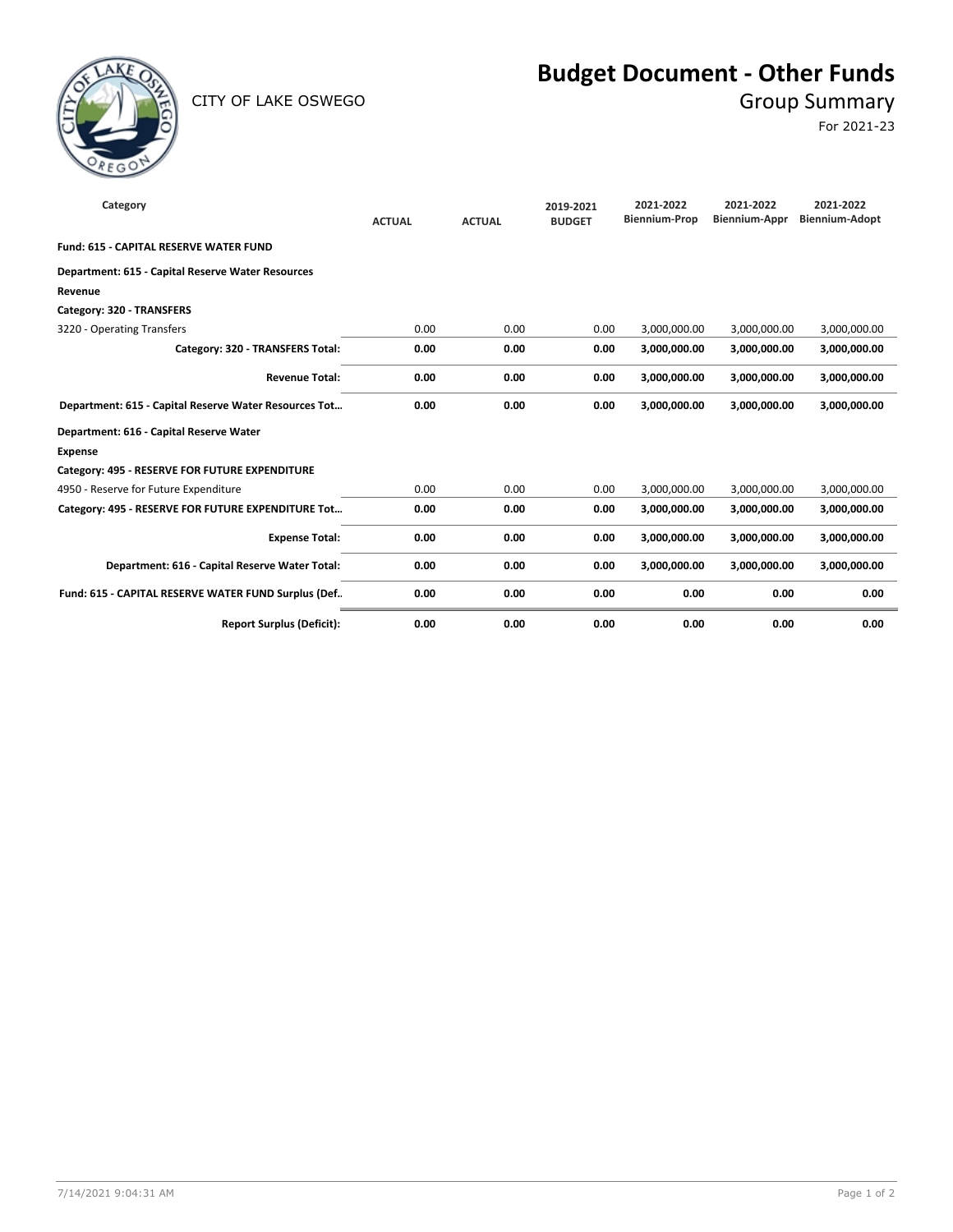# *Golf [Course](https://www.lakeoswegogolf.org/)*

|                                      |    | <b>Annual Budgets</b>      |    |                            |     |                               |                            | <b>Biennial Budgets</b> |                            |    |                           |
|--------------------------------------|----|----------------------------|----|----------------------------|-----|-------------------------------|----------------------------|-------------------------|----------------------------|----|---------------------------|
|                                      |    | 2017-2018<br><b>ACTUAL</b> |    | 2018-2019<br><b>ACTUAL</b> |     | 2019-2021<br><b>BN BUDGET</b> | 2021-23<br><b>PROPOSED</b> |                         | 2021-23<br><b>APPROVED</b> |    | 2021-23<br><b>ADOPTED</b> |
| <b>Resources</b>                     |    |                            |    |                            |     |                               |                            |                         |                            |    |                           |
| <b>Beginning Balance</b>             | \$ | 21,850                     | Ŝ. | 13,839                     | \$  | $\overline{\phantom{0}}$      | \$<br>$\sim$               | \$                      | $\sim$                     | \$ |                           |
| <b>Department Revenues</b>           |    | 592,122                    |    | 622,694                    |     |                               |                            |                         |                            |    |                           |
| <b>Transfer from General Fund</b>    |    | 259,000                    |    | 228,467                    |     |                               |                            |                         |                            |    |                           |
| <b>Total Resources</b>               |    | 872,972                    | s. | 865,000                    | \$  | $\overline{\phantom{a}}$      | \$                         | Ŝ                       |                            | Ŝ  |                           |
| <b>Requirements</b>                  |    |                            |    |                            |     |                               |                            |                         |                            |    |                           |
| <b>Personnel Services</b>            | Ś. | 367,584                    | -S | 390,975                    | -\$ | $\overline{\phantom{0}}$      | \$                         | - \$                    |                            | S  |                           |
| <b>Materials &amp; Services</b>      |    | 359,549                    |    | 340,025                    |     |                               |                            |                         |                            |    |                           |
| Internal Fees for Services           |    | 132,000                    |    | 134,000                    |     |                               |                            |                         |                            |    |                           |
| <b>Unappropriated Ending Balance</b> |    | 13,839                     |    |                            |     |                               |                            |                         |                            |    |                           |
| <b>Total Requirements</b>            | Ś. | 872,972 \$                 |    | 865,000                    | \$  | ۰                             | \$                         | Ŝ                       |                            | Ŝ. |                           |
| <b>FTE</b>                           |    | 4.3                        |    | 4.3                        |     |                               |                            |                         |                            |    |                           |

## **Budget Notes**

▪ Golf course activities have been combined into the Parks & Recreation budget as of 7/1/19.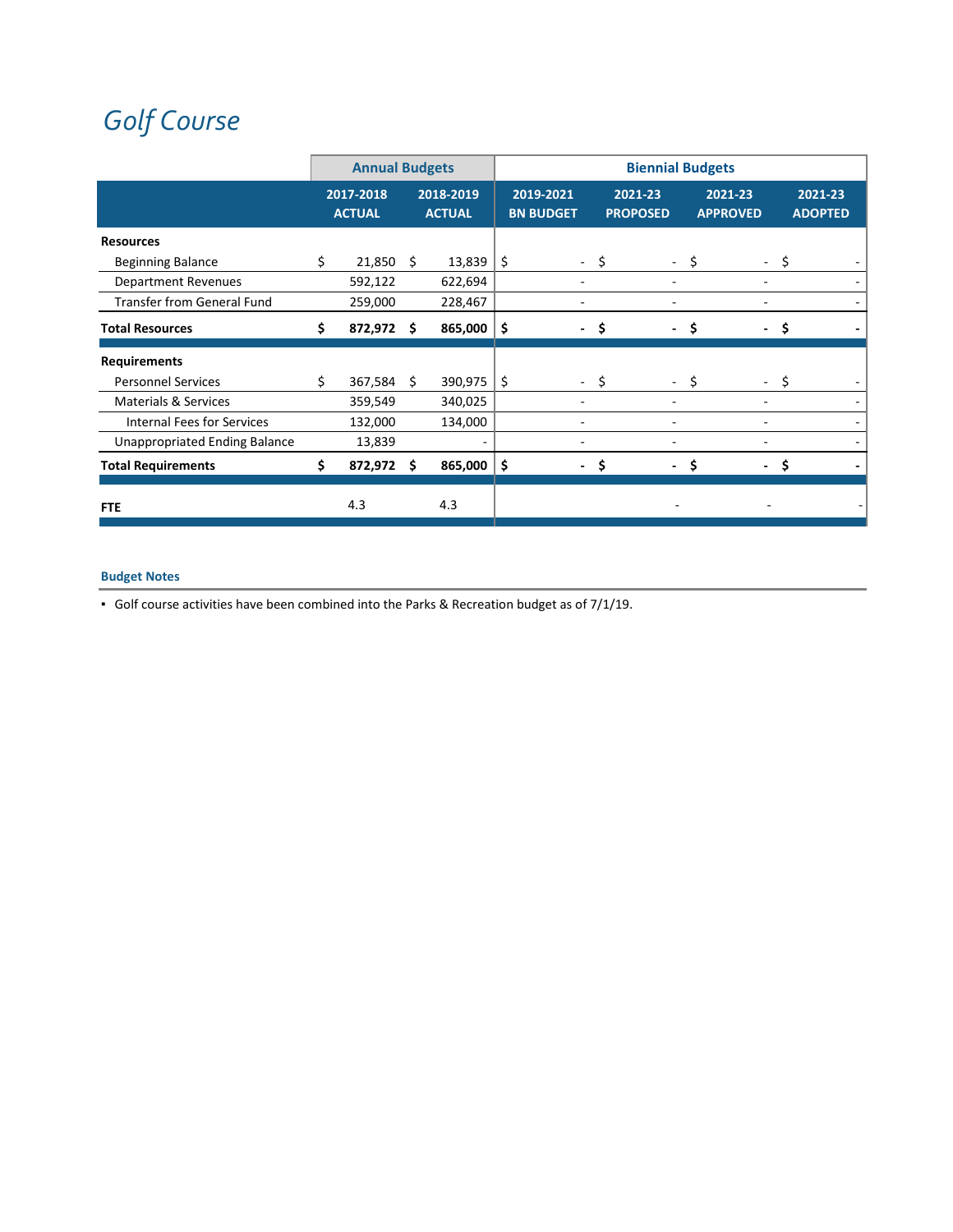| Category                                       | 2017-2018<br><b>ACTUAL</b> | 2018-2019<br><b>ACTUAL</b> | 2019-2021<br><b>BUDGET</b> | 2021-2022<br><b>Biennium-Prop</b> | 2021-2022<br>Biennium-Appr | 2021-2022<br><b>Biennium-Adopt</b> |
|------------------------------------------------|----------------------------|----------------------------|----------------------------|-----------------------------------|----------------------------|------------------------------------|
| Fund: 550 - GOLF COURSE FUND                   |                            |                            |                            |                                   |                            |                                    |
| <b>Department: 550 - Golf Course Resources</b> |                            |                            |                            |                                   |                            |                                    |
| Revenue                                        |                            |                            |                            |                                   |                            |                                    |
| Category: 302 - BEGINNING FUND BALANCES        |                            |                            |                            |                                   |                            |                                    |
| 3020 - Beginning Fund Balances                 | 21,850.00                  | 13,839.31                  | 0.00                       | 0.00                              | 0.00                       | 0.00                               |
| Category: 302 - BEGINNING FUND BALANCES Total: | 21,850.00                  | 13,839.31                  | 0.00                       | 0.00                              | 0.00                       | 0.00                               |
| Category: 308 - SALES AND SERVICES             |                            |                            |                            |                                   |                            |                                    |
| 3080 - Sales and Services                      | 584,494.95                 | 617,008.83                 | 0.00                       | 0.00                              | 0.00                       | 0.00                               |
| Category: 308 - SALES AND SERVICES Total:      | 584,494.95                 | 617,008.83                 | 0.00                       | 0.00                              | 0.00                       | 0.00                               |
| Category: 310 - MISCELLANEOUS REVENUES         |                            |                            |                            |                                   |                            |                                    |
| 3100 - Miscellaneous Revenues                  | 7,626.90                   | 5,684.54                   | 0.00                       | 0.00                              | 0.00                       | 0.00                               |
|                                                |                            |                            |                            |                                   |                            |                                    |
| Category: 310 - MISCELLANEOUS REVENUES Total:  | 7,626.90                   | 5,684.54                   | 0.00                       | 0.00                              | 0.00                       | 0.00                               |
| Category: 320 - TRANSFERS                      |                            |                            |                            |                                   |                            |                                    |
| 3220 - Operating Transfers                     | 259,000.00                 | 228,467.32                 | 0.00                       | 0.00                              | 0.00                       | 0.00                               |
| Category: 320 - TRANSFERS Total:               | 259,000.00                 | 228,467.32                 | 0.00                       | 0.00                              | 0.00                       | 0.00                               |
| <b>Revenue Total:</b>                          | 872,971.85                 | 865,000.00                 | 0.00                       | 0.00                              | 0.00                       | 0.00                               |
| Department: 550 - Golf Course Resources Total: | 872,971.85                 | 865,000.00                 | 0.00                       | 0.00                              | 0.00                       | 0.00                               |
| Department: 551 - Golf Pro Shop                |                            |                            |                            |                                   |                            |                                    |
| <b>Expense</b>                                 |                            |                            |                            |                                   |                            |                                    |
| Category: 410 - PERSONNEL SERVICES             |                            |                            |                            |                                   |                            |                                    |
| 4111 - Full-time Salaries                      | 85,054.56                  | 88,465.92                  | 0.00                       | 0.00                              | 0.00                       | 0.00                               |
| 4112 - Part-time salaries                      | 58,370.29                  | 41,483.70                  | 0.00                       | 0.00                              | 0.00                       | 0.00                               |
| 4113 - Overtime Salaries                       | 96.94                      | 0.00                       | 0.00                       | 0.00                              | 0.00                       | 0.00                               |
| 4114 - Special Pay                             | 16,155.00                  | 21,285.23                  | 0.00                       | 0.00                              | 0.00                       | 0.00                               |
| 4121 - Payroll Taxes                           | 13,728.09                  | 13,014.36                  | 0.00                       | 0.00                              | 0.00                       | 0.00                               |
| 4122 - PERS                                    | 26,185.83                  | 28,109.35                  | 0.00                       | 0.00                              | 0.00                       | 0.00                               |
| 4123 - Health Insurance                        | 15,740.82                  | 16,440.74                  | 0.00                       | 0.00                              | 0.00                       | 0.00                               |
| 4124 - Other Benefits                          | 1,925.84                   | 1,921.92                   | 0.00                       | 0.00                              | 0.00                       | 0.00                               |
| Category: 410 - PERSONNEL SERVICES Total:      | 217,257.37                 | 210,721.22                 | 0.00                       | 0.00                              | 0.00                       | 0.00                               |
| Category: 420 - MATERIALS & SERVICES           |                            |                            |                            |                                   |                            |                                    |
| 4210 - General Office Supplies                 | 170.93                     | 97.80                      | 0.00                       | 0.00                              | 0.00                       | 0.00                               |
| 4280 - Small Tools and Supplies                | 11,777.54                  | 6,032.68                   | 0.00                       | 0.00                              | 0.00                       | 0.00                               |
| 4290 - Other Materials and Supplies            | 5,728.80                   | 6,048.14                   | 0.00                       | 0.00                              | 0.00                       | 0.00                               |
| 4310 - Professional & Technical Svcs           | 97,789.58                  | 107,218.77                 | 0.00                       | 0.00                              | 0.00                       | 0.00                               |
| 4320 - Development and Training                | 2,035.00                   | 1,072.00                   | 0.00                       | 0.00                              | 0.00                       | 0.00                               |
| 4340 - Merchandise & Svcs for Resale           | 41,782.40                  | 19,007.74                  | 0.00                       | 0.00                              | 0.00                       | 0.00                               |
| 4370 - Repairs and Maintenance                 | 10,739.86                  | 12,173.10                  | 0.00                       | 0.00                              | 0.00                       | 0.00                               |
| 4380 - Internal Fees for Service               | 97,000.00                  | 98,000.00                  | 0.00                       | 0.00                              | 0.00                       | 0.00                               |
| 4390 - Miscellaneous Charges                   | 8,361.37                   | 6,327.17                   | 0.00                       | 0.00                              | 0.00                       | 0.00                               |
|                                                |                            | 255,977.40                 | 0.00                       | 0.00                              | 0.00                       | 0.00                               |
| Category: 420 - MATERIALS & SERVICES Total:    | 275,385.48                 |                            |                            |                                   |                            |                                    |
| <b>Expense Total:</b>                          | 492,642.85                 | 466,698.62                 | 0.00                       | 0.00                              | 0.00                       | 0.00                               |
| Department: 551 - Golf Pro Shop Total:         | 492,642.85                 | 466,698.62                 | 0.00                       | 0.00                              | 0.00                       | 0.00                               |
| Department: 552 - Golf Maintenance             |                            |                            |                            |                                   |                            |                                    |
| <b>Expense</b>                                 |                            |                            |                            |                                   |                            |                                    |
| Category: 410 - PERSONNEL SERVICES             |                            |                            |                            |                                   |                            |                                    |
| 4111 - Full-time Salaries                      | 91,486.16                  | 105,575.90                 | 0.00                       | 0.00                              | 0.00                       | 0.00                               |
| 4113 - Overtime Salaries                       | 263.26                     | 2,599.23                   | 0.00                       | 0.00                              | 0.00                       | 0.00                               |

4114 - Special Pay **114 - Special Pay 2**,118.33 534.48 0.00 0.00 0.00 0.00 0.00